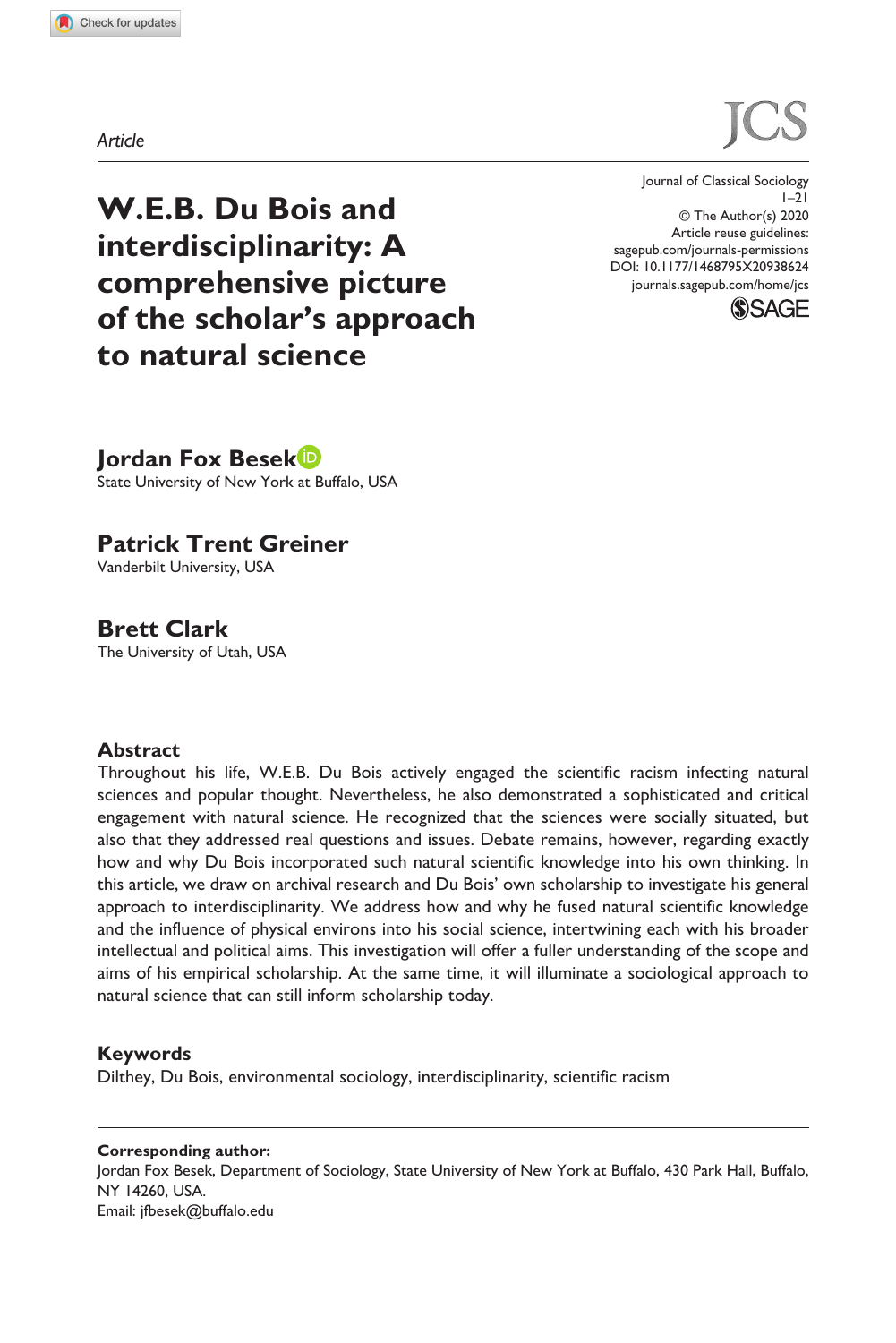Interdisciplinary scholarship is often promoted as a means to study a broad range of pressing concerns, such as climate change, health disparities and inequalities, to name just a few examples. To adequately grapple with such issues requires interdisciplinary knowledge that is open and fluent with sometimes wildly different epistemes. This work has many challenges, but it also offers unique opportunities for advancing our scientific understanding of the world. Strangely, recent calls for interdisciplinary scholarship are conducted as if it is something novel, a tendency that unfortunately has resulted in a failure to appreciate sophisticated approaches by classical scholars, especially W.E.B. Du Bois. In this article, we present how interdisciplinarity became and remained a foundational aspect of Du Bois' intellectual development.

Influenced by developments in contemporary debates, personal relationships, historical context and his own politics, Du Bois' epistemological approach was never static. Yet, one aspect of his epistemological practice that remained fairly constant was his critical, open and sophisticated engagement with natural science – which remains an overlooked and neglected dimension of his interdisciplinarity. Like his elder New Historicist colleague Max Weber, who 'anchored [culture] in material existence' and appreciated the ways 'environmental causes generate important, refracted effects on the world of social meaning' (Foster and Holleman, 2012), Du Bois recognized that social processes are not exempt from the (non-deterministic and relational) influence of natural-environmental processes (p. 1667). That is, Du Bois understood social and natural processes as being in constant interaction with one another. As a result, he sought to develop an approach to account for the form and meaning that such interchanges assumed for questions regarding how the social world develops, functions and changes. Du Bois therefore practised, in the language of Catton and Dunlap (1978, 1980), a 'postexemptionalist' sociology, as opposed to the human-exemptionalist paradigm in which natural-environmental processes are considered completely irrelevant (Clark et al., 2018). Impressively, from the late nineteenth century to the middle of the twentieth, Du Bois actively developed an interdisciplinary approach that combined knowledge from the sciences, history and culture to analyse a broad range of pressing issues, including questions regarding race.

Du Bois' interdisciplinary approach was nuanced and multi-dimensional. Famously, he disproved racist claims associated with biological determinism (e.g. Du Bois, 1897, 2014 [1939]; Sundquist, 1996). Yet, he also incorporated insights from natural science into his sociological framework in a positive manner, which is our primary focus here. Du Bois acutely recognized that the natural sciences are socially situated, which can bias the questions posed, the frameworks employed to study issues and the interpretations of findings (see Gould, 1996, for a history of these issues). Thus, he noted that some of the findings of natural scientists may reflect either unconscious or conscious biases that are used to justify racist ideologies and inequalities. Such problems were also ever-present within the social sciences and history – issues that Du Bois (1992 [1935], 1994 [1903]) continuously addressed throughout his life. Despite these challenges and concerns, Du Bois knew that a serious engagement with the natural sciences, just as it was with the social sciences and humanities, was important and necessary in order to provide a more comprehensive understanding of the world. After all, the findings within natural science were diverse. These scientists were addressing realist questions and issues that have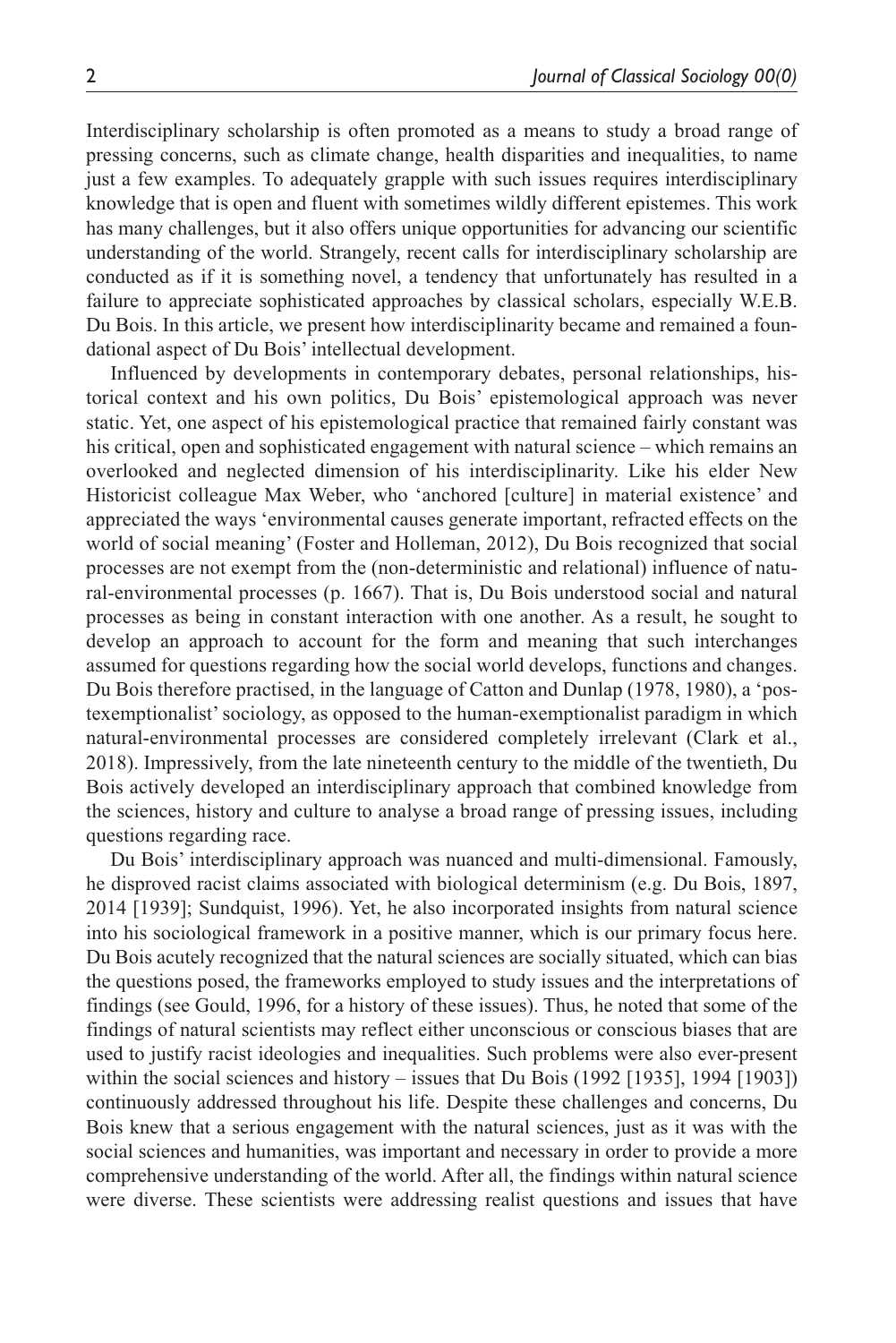material meaning regarding the history of the world, the workings and processes that influence life and the conditions in which humans exist. Du Bois believed that such scientific knowledge was critically important for better understanding the historical development of relations between humans. To this end, there was essential work being done on numerous fronts, and given its implications, Du Bois deemed it necessary to stay acquainted with such scholarship, for it held the potential to serve as a powerful empirical and political resource. For these reasons, Du Bois intently followed developments in evolutionary biology, geography, physical anthropology, and the history and the philosophy of science. He befriended many leaders in these fields, assigned their work to his students and – during his editorship of *The Crisis –* recommended it to readers. In doing all of this, he embodied a postexemptionalist perspective and helped forge a dynamic interdisciplinary approach.

Despite his close attention and engagement with these various fields of study, there is considerable debate regarding how and why Du Bois incorporated such natural scientific knowledge into his own thinking. Much of this debate has focused on Du Bois' own elitism and the degree to which he embraced a form of biological essentialism to conceptualize race (Appiah, 1985; Jeffers, 2017; Outlaw, 1996; Reed, 1997). At times, it is evident that such characterizations reflect a general, purposeful, failure to recognize Du Bois as anything beyond a scholar fixated on race (Morris, 2015). While these debates are interesting for a number of reasons, working out Du Bois' dynamic conception of race is not the focus here, even though it provides a critical and inextricable contextual backdrop. Instead, we investigate Du Bois' approach to interdisciplinarity, focusing in particular on his engagement and incorporation of natural science knowledge into his work. This specific dimension of his interdisciplinarity has not received much attention, especially in comparison with his involvement, connections and contributions to the humanities. It is on this front that Du Bois demonstrated a postexemptionalist social science, which was also part of his broader intellectual and political oeuvre. Thus, our assessment helps provide a more comprehensive understanding of Du Bois as an interdisciplinary thinker who was not simply a race scholar but a broad, foundational, sociological figure (Morris, 2015; also see Collins, 2016). Moreover, this analysis highlights how his marginalization in much of sociology in the twentieth and twenty-first centuries hindered the advancement of a more robust sociology and its capacity to engage fruitfully with other disciplines.

In all, our investigation provides a fuller understanding of the scope and aims of Du Bois' empirical sociology. At the same time, it illuminates an interdisciplinary openness that can still inform scholarship today. He not only drew from natural sciences, but in both public and private examined the ways in which sociology should and should not draw from them, going so far as to critique allies for doing so in ways he thought inappropriate. The sophisticated, largely anti-positivist, yet decidedly empirical, interdisciplinary approach he developed over the course of his life can indeed serve as a model for integrative sociological analyses that can better address critical questions and issues today, from environmental justice to intersectionality to the influence of ecological imperialism to problems regarding neighbourhoods and public health. Our point, however, is not that what Du Bois claimed or did remains true or false, or that it is free from contradictions, but rather that his thoughtful, consistent engagement with and, as appropriate, incorporation of natural science remain relevant.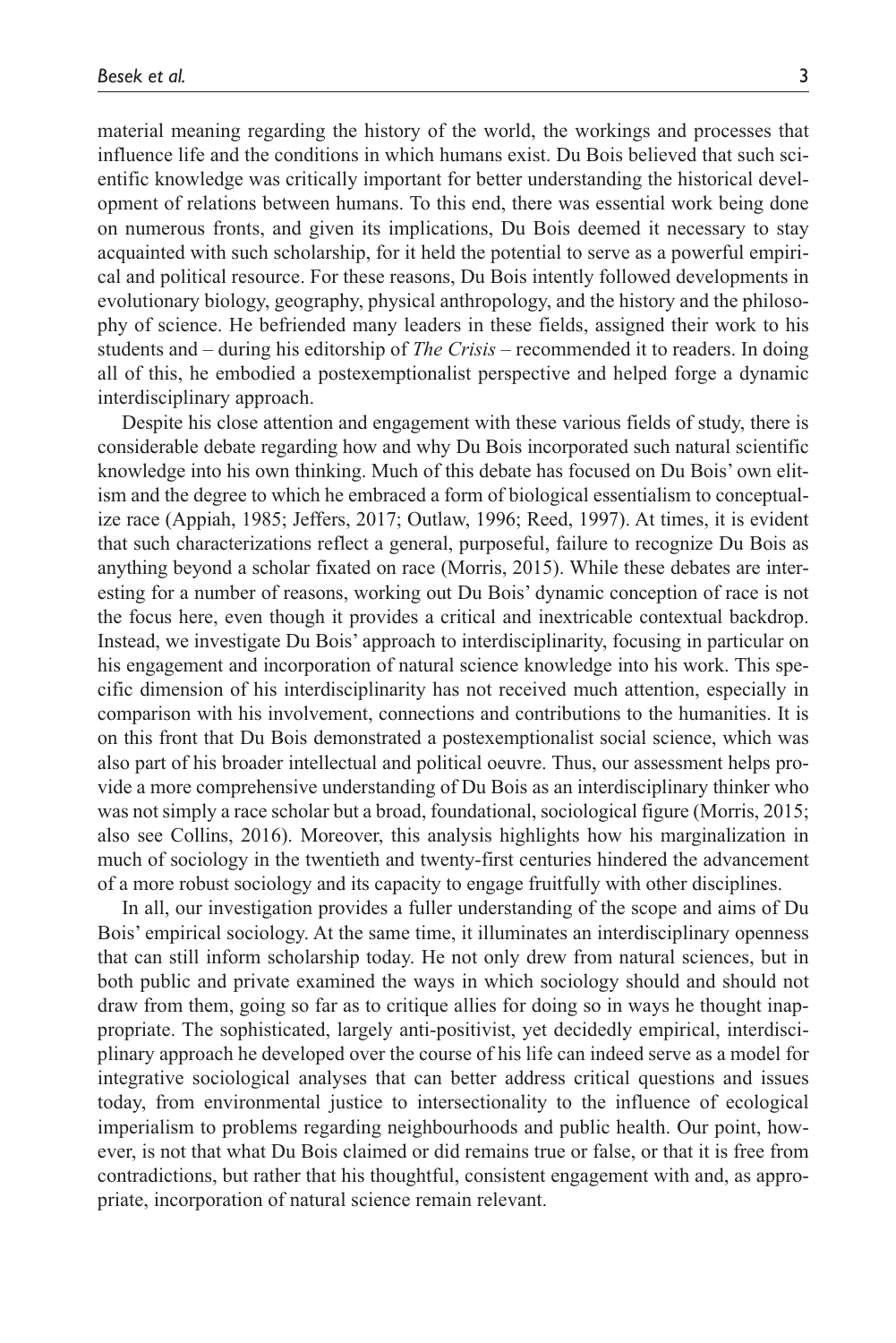For this study, in addition to well-known books, we examined primary materials, including correspondence, unpublished essays, schoolwork, notes and ephemera held at the Special Collections and University Archives at the University of Massachusetts, Amherst and the Fisk University Archives in Nashville, Tennessee. We also surveyed *The Crisis* during the tenure of Du Bois' editorship. To further situate our findings and these source materials, we also engage contemporary work in the sociology of race, the philosophy of race and related disciplines, as well as with secondary sources detailing the life of Du Bois and his relationships with natural scientists (e.g. Baker, 1998; Lewis, 1994, 2000; Liss, 1998; Rabaka, 2009; Reed, 1997; Zumwalt and Willis, 2008). What emerges from this study is a picture of Du Bois as a scholar who is, throughout his evertransforming life and work, focused on the philosophy and politics of interdisciplinarity. From his bachelor of arts forward, he integrated the powerful explanatory potential of scientific observation while insightfully placing this knowledge within its political, historical, spatial and epistemological context – even if he was inconsistently sceptical of how his own historical and epistemological context impacted his approach. Natural sciences were necessary for Du Bois, but they were also fallible, just like the other sciences and humanities. Physical, cultural and political influences thus existed within an indelible tension – an understanding that demanded a multi-causal, contingent and interdisciplinary approach. While these considerations were a persistent aspect of Du Bois' thought, he consistently, and rightly, insisted that racial stratification could solely by explained through socio-historical processes.

In what follows, we present key aspects of Du Bois' education that set the stage for his roving, multifaceted scholarship, as part of illuminating his epistemological background. We proceed by detailing his explicit engagement with physical science, including his relationships with specific scientists, reading interests and the assignments he gave students. From this assessment, we detail how Du Bois generated, both publicly and privately, an explicitly interdisciplinarity, postexemptionalist approach with broad application. Throughout, we integrate relevant transformations in Du Bois' thought and politics.

# **From da Vinci to Dilthey**

At Harvard, Du Bois spent his initial years largely under the guidance of William James and shared with his mentor a general disgust with Spencerian organicism. Yet Du Bois was not a sycophant. Around 1889 or 1890, Du Bois wrote an essay for his composition course that revealed a detachment from James' line of thinking in regard to his elder's insistence upon an unbridgeable gap between observed facts and ethical belief. Written during a popular reappraisal of Leonardo da Vinci's empirics, Du Bois reviewed the astronomical, optical, mechanical and anatomical work of da Vinci. He argued that da Vinci deserved the title of 'the founder of modern experimental science' (Du Bois, 1890: 1).<sup>1</sup> In making his argument, he juxtaposed da Vinci's 'metaphysics' with those of the 'three rivals for the honor' – Roger Bacon, Gilbert of Colchester and Francis Bacon. He proposed that da Vinci was the first to theorize and develop general principles almost purely from patient observational work (pp. 1, 51). Throughout his career, Du Bois would similarly insist that the discovery of broader truths through measured empirical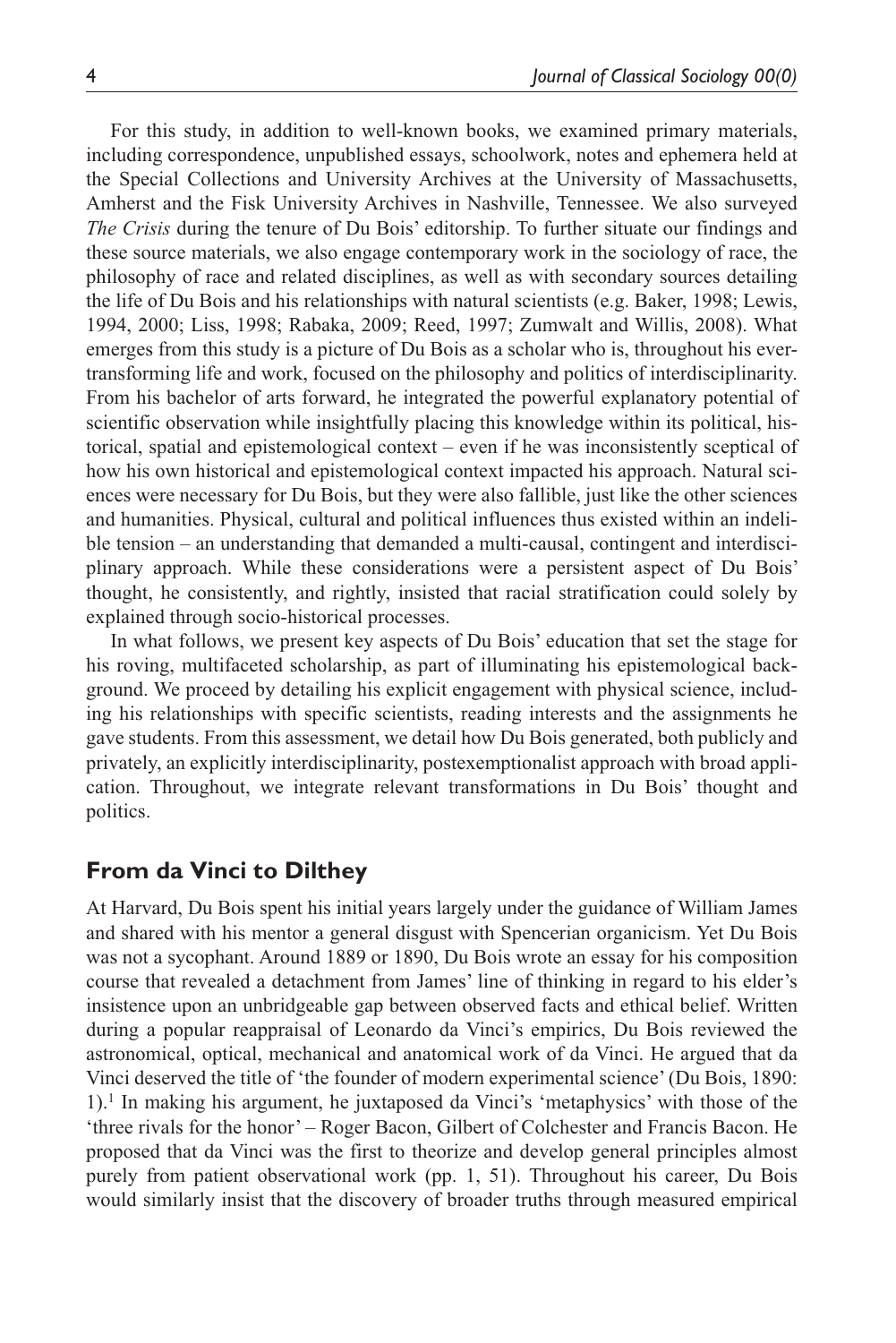investigation is, in fact, possible – both scientifically and ethically. As biographer David Levering Lewis (1994: 95–96) notes, this epistemic gap between James and Du Bois began at Harvard and grew exponentially throughout the latter's life.<sup>2</sup>

This essay on da Vinci also serves as a harbinger of Du Bois' emerging philosophy of science. 'Few lives even in modern times', the undergraduate Du Bois (1890) applauded, 'have been more completely given to empirical investigation of nature . . . His method is wholly inductive' (p. 41). Da Vinci's work was the embodiment of what Du Bois understood as the scientist's goal – the pursuit of steady empirical investigation as a vehicle of broader truth. As much as possible, science should remain unsullied by political, cultural or other influences. Hands-on research was fundamental to being able to draw conclusions about the world – standing in stark contrast to what he would later describe as 'carwindow' scholarship, where people made grand statements about the world that often reproduced their own beliefs on issues of race, class and inequality (Du Bois, 1994 [1903]: 93). Done with caution and integrity, Du Bois believed science can provide new truths for public dissemination (Bright, 2018). Less than a decade after his da Vinci essay, Du Bois (1898) reiterated, this time in *The Study of Negro Problems* (p. 16), that 'science . . . has but one simple aim: the discovery of truth'.3

Yet this aim, however central, is an endless horizon one can never reach. In discussing the lives of da Vinci and his 'rivals', as well as Ptolemy, Linnaeus, Alexander von Humboldt and many more, Du Bois (1890) explicitly considered how the historical and epistemological contexts – 'contrasted with (their) times' – 'affected their work' (pp. 2, 51). For example, he explained that Francis Bacon 'profited [all too much] by the dead past which (the Renaissance) exhumed' (p. 51). He reflexively applied this lesson to himself, in a caveat that could be attributed to James (1950 [1890]), that he, like anyone, could 'be liable to read modern thoughts into obscure passages', an undeniable possibility that rendered his 'claim . . . relative and not absolute' (Du Bois, 1890: 2, 40).

From at least his time in Harvard forward, Du Bois demonstrated a sophisticated understanding of science, especially in regard to what is conceived of as 'the dual nature of science' (Levins, 1996), or that science is both a powerful tool for understanding the world and a fallible human activity that reflects the social conditions of its production (p. 103). In other words, it is socially mediated, yet also serves as the basis for acquiring information about the world. As a graduate student, Du Bois was already deeply concerned with the history of empiricism and conscious of his own epistemological approach to science. Throughout his career, he advocated for an interdisciplinary approach that valued both empiricism and historicity, believing that this approach helped strengthen and check science.

After receiving a second bachelor's and a master's degree in history at Harvard, Du Bois spent 2years at the elite Friedrich-Wilhelms-Universität (now known as the University of Berlin). His views on interdisciplinarity matured both in sophistication and in terms of application to social science and social reform. It was the height of the German historical school of economics, which embodied the inductive values Du Bois celebrated in his essay on da Vinci. Du Bois studied under Gustav von Schmoller and Adolph Wagner, political economists who, according to Lewis (1994: 142), 'had a profound impact' on him (also see Schafer, 2001). They advocated for careful, multi-method empirical study of phenomena, for denaturalizing economic processes by placing them within their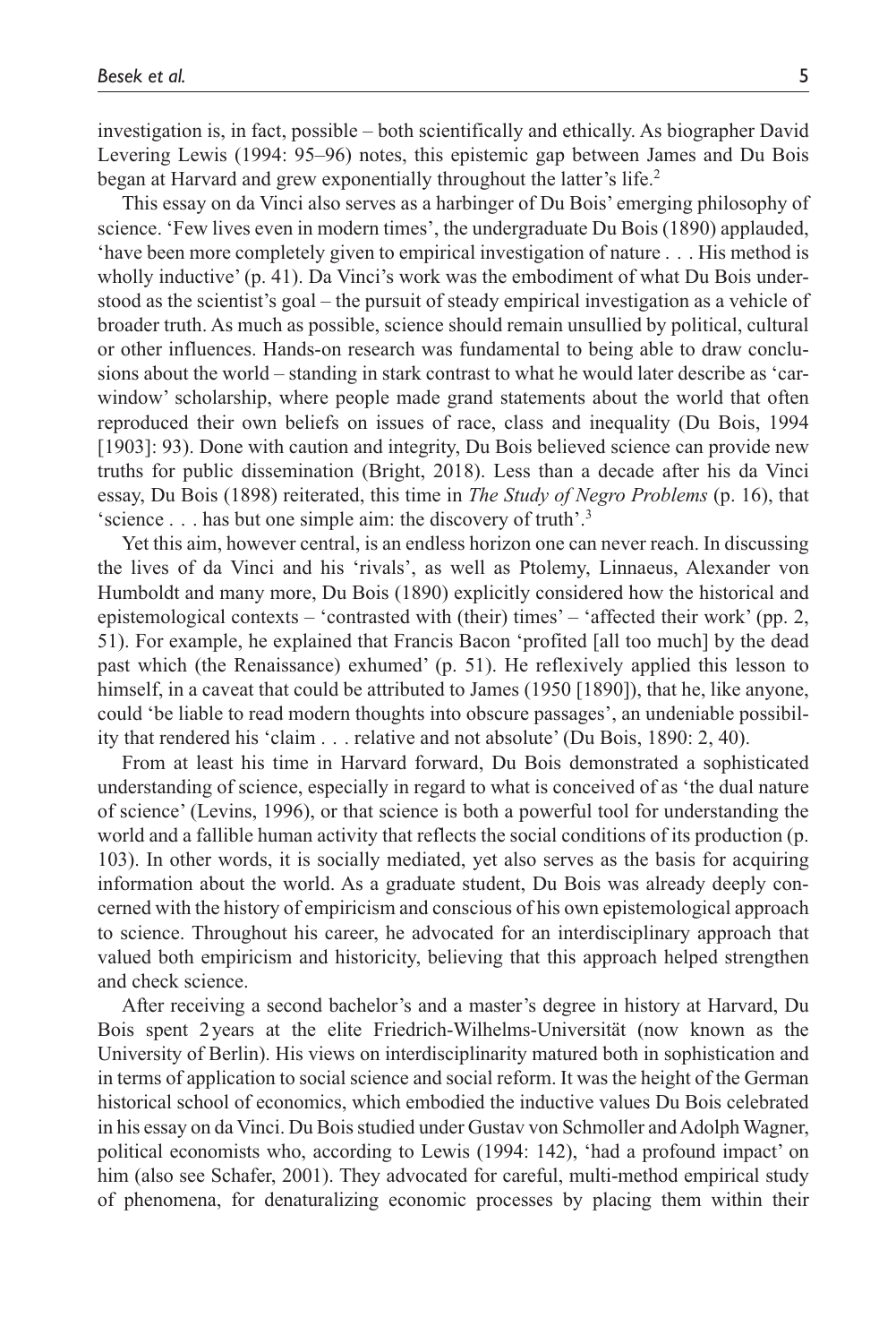changing cultural, spatial and historical context, and for openly discussing the policy implications of their work. Du Bois (1996 [1899]) applied all of these research virtues when he returned to the United States in his landmark study *The Philadelphia Negro*.

While in Germany, Du Bois also took a history of philosophy course with Wilhelm Dilthey in the summer of 1893, which fine-tuned his conception of interdisciplinary. Dilthey was a leading anti-positivist whose work focused, in part, on providing a philosophical rationale for distinguishing proper methodologies for the natural sciences from the (equally scientific) human sciences. His distinction rested upon the claim that the natural sciences provided knowledge of the histories and conditions supplied by nature, whereas the human sciences interpreted cultural and spiritual phenomena via developing a non-reductive understanding (i.e. *verstehen*) of whole persons.<sup>4</sup> He therefore rejected the direct import of natural scientific concepts to the human sciences. Du Bois (2007 [1940]), later on, called such practices 'fruitless word twisting', especially in regard to anything with a whiff of teleology, which resulted in biological reductionism (p. 26). Throughout his career, Du Bois emphasized the 'historismus', or historicity, of all knowledge. Dilthey also stressed that these two approaches, explanation of nature and interpretation of action, can be fruitfully united. 'We can combine knowledge of how nature shapes human beings with insight into how it provides us with material for action', he contended, for 'natural conditions determine the development and distribution of human life', yet these conditions do not determine 'consciousness' or systems 'of value judgments and imperatives wherein values, ideals, rules, and the aim to shape the future are connected' (Dilthey, 1991 [1883]: 70, 71, 78).

Robert Gooding-Williams (2009: 47–49) claims that Dilthey's influence is obvious in Du Bois' (1897) rejection of biological essentialism and embrace of an epistemological distinction between the social and natural sciences in *The Conservation of Races*. Appiah (2014) credits Dilthey for Du Bois' career-long 'disciplinary-schizophrenia, his . . . alternation between soaring, rhapsodic poeticism and dry, assiduous empiricism . . . (between) the subjects view and the scholar's' (p. 79). In agreement with these assessments, we also suggest that Dilthey's influence likely solidified Du Bois' foundation for, as appropriate, including insights from the natural sciences. In this, Du Bois extended his engagement and inclusion of important insights from other fields. He moved confidently between the natural and human sciences, better able to understand their impulses and, perhaps more importantly, to discern their limits, as he fit knowledge from these various disciplines together to better comprehend the ever-changing constellations of influences that have historically shaped the world as a whole.

Du Bois was thus deeply committed to culture and history but still incorporated knowledge from the natural sciences in a non-essentialist, historically specific and reflexive manner. He embodied this approach in a specific passage in *Conservation*:

so far as purely physical characteristics are concerned, the difference between men do not explain all the differences of their history. It declares, as [Charles] Darwin himself said, that great as is the physical unlikeness of the various races of men their likenesses are greater, and upon this rests the whole scientific doctrine of Human Brotherhood.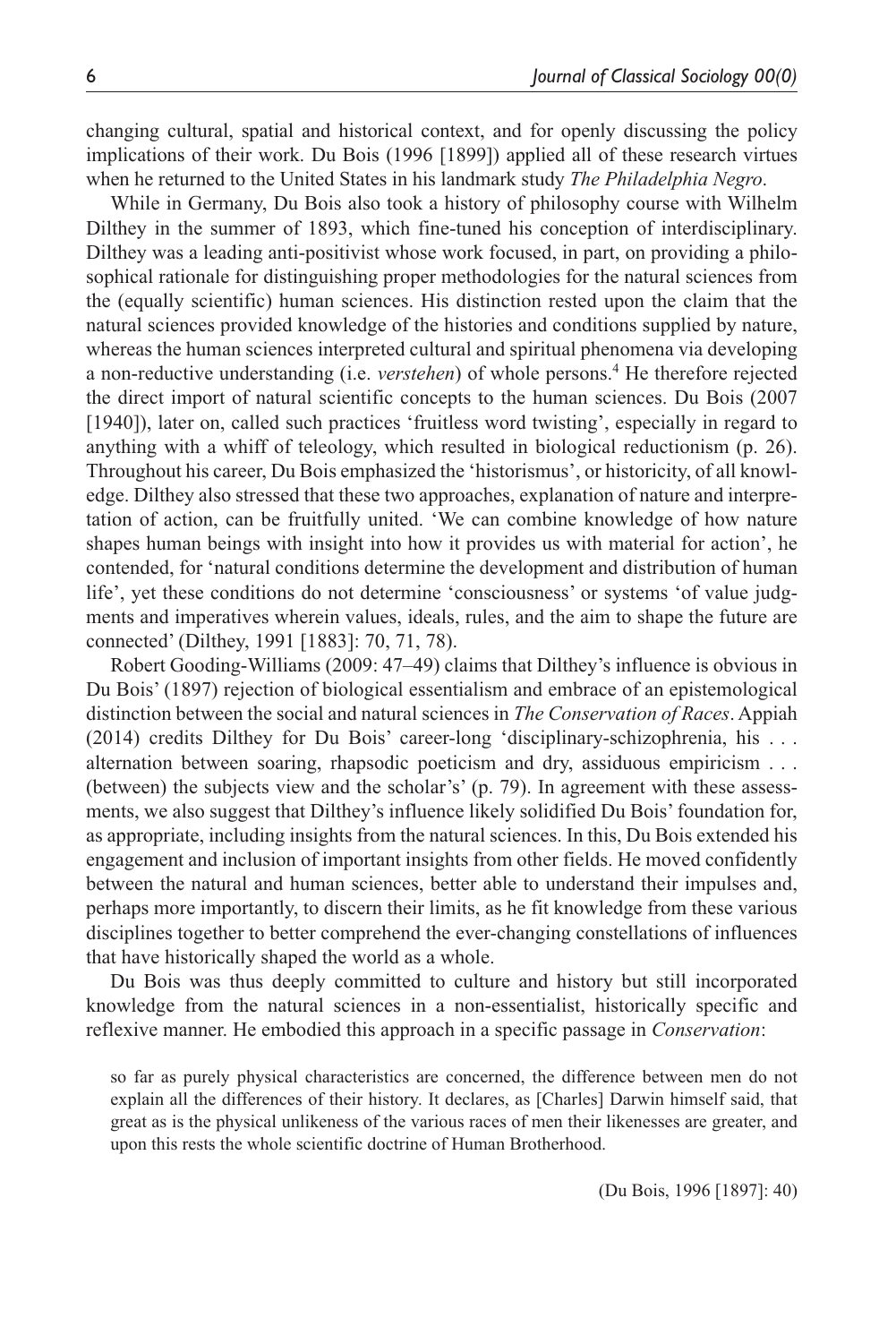While clearly foregrounding race as a political, cultural and moral project, Du Bois also held a deep respect for what he considered to be legitimate natural science. As such, he acknowledged that natural science was surely unable to 'explain all the differences', but, in perhaps unknown ways, disjunctively helped round out the picture – even if that rounding out only took the form of confirming the impoverishment of genetic explanation for social circumstances and outcomes. Ergo, according to Jeffers (2013), 'scientific theory [for Du Bois] represents part of race's reality' (p. 410). Kyla Schuller (2017) stresses that this position represents a sophisticated recognition of the dynamic, coevolutionary relationship between human beings and the larger biophysical world, as Du Bois

approached evolutionary thought as a resource . . . for racial groups are dynamic systems rather than stationary points on a hierarchy . . . He contested racial determinism by drawing on the evolutionary . . . notion of population, a fluctuating, malleable entity conceivable only through the measures of temporality and change.

(pp. 192–193)

As a result, he developed a broader understanding of human development and relationships while also being able to specify the social and historical factors that generated racial inequality and oppression.

Yet, clearly, the inclusion of such interdisciplinary insights, especially those from natural sciences, is repeatedly misunderstood, often wilfully so, and in myriads of ways. These include lack of consideration for data collection and historical contexts; variation in how biology, social conditions and environmental factors may interact; and the ways in which political practices shape such interactions. Nevertheless, as Du Bois repeatedly stressed, to understand race, health and human beings in general and so on, it is necessary to consider both natural and social sciences. For these reasons, throughout his career, Du Bois not only stayed abreast of developments in a wide array of scientific disciplines, but actively also collaborated with geographers, physical anthropologists and other natural scientists to consider how best to politically confront scientific racism and, more broadly, the problem of the colour line.

Du Bois (1905) directly reflected upon this interdisciplinary approach in an essay that remained unpublished until the first year of the twenty-first century (Du Bois, 2000; also see Go, 2020) entitled 'Sociology Hesitant', which provides a window into how he fit his cautiously realist picture of science within his own sociological practice. Its title refers to a contemporary identity crisis in sociology, one derived from open questions regarding what sociology is *per se*, what sociologists should actually be doing, and how sociology should relate to other, more established, disciplines. As Du Bois saw it, these issues all derived from the question of whether or not established scientific methodologies should be applied to sociological projects, one which had left sociologists vacillating between Spencerian positivism and 'metaphysical wonderings'. The answer, Du Bois insists (echoing Dilthey), is certainly not through employing biological metaphors, for these 'impl(y) knowledge but do . . . not supply it'. This is because the goal can never be to 'formulate the exact laws of human action . . . simply to propose such a thing . . . (is) preposterous'. Nor should sociologists look to psychology for answers, a discipline which 'has scant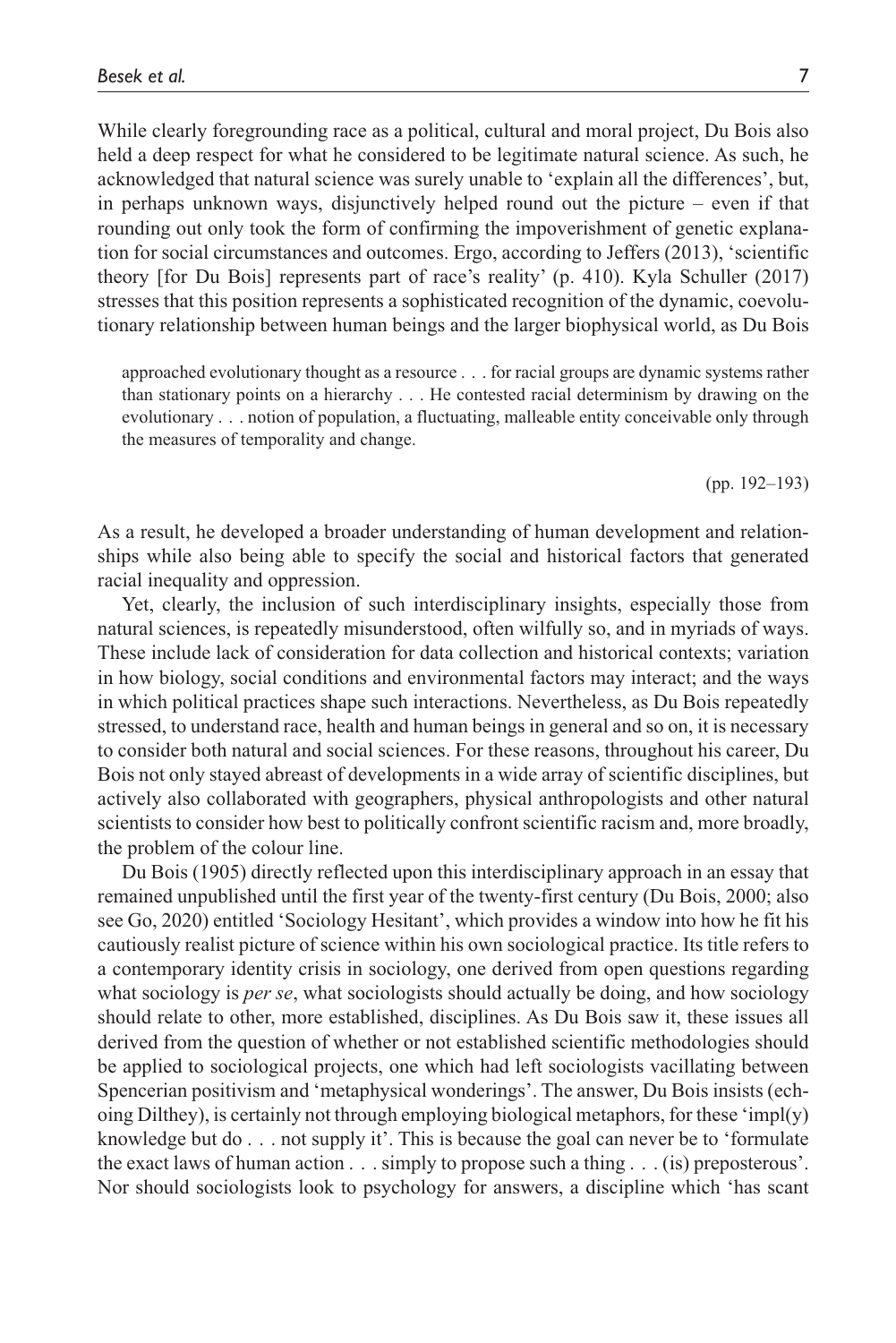welcome for sociological novices'. The answer, according to Du Bois, is rather to face up to 'real life' in that 'in the deeds of men there lies along with rule and rhythm – along with physical law and biological habit, a something incalculable'. Sociologists, however, he explained, had been heretofore 'hesitant' to acknowledge the limits of sociology – that it will never be an exact science and that 'this is a world of Chance as well as Law' (Du Bois, 1905: 4–6). In Du Bois' eyes, this is the paradox that sociologists must 'frankly state'. He then affirms,

This is what the true students of sociology . . . have been doing now a half century or more. They have adopted the speech and assumption of humanity in regard to human action and yet studied those actions with all possible scientific accuracy. They have refused to cloud their reason with metaphysical entities undiscovered and undiscoverable, and they have also refused to neglect the greatest possible field of scientific investigation because they are unable to find laws similar to the law of gravitation. They have assumed a world of physical law peopled by beings capable in some degree of actions inexplicable and uncalculable (sic) according to these laws. And their object has been to determine as far as possible the limits of the Uncalculable [sic] . . . What then is the future path open before Sociology? It must seek a working hypothesis which will include Sociology and Physics.

(Du Bois, 1905: 6–8)

In other words, sociological inquiry requires interdisciplinarity, given that human beings and human history are influenced by myriad forces, processes and conditions. This is plainly a postexemptionalist sociological outlook.

Du Bois' broad interest regarding the interplay between material limits, physical entities, laws, social processes and natural and social histories; the fallibility of natural science; and the necessary humility of sociology was clearly influenced by the historicalmaterialist tradition and the German historical school of economics. Natural science is necessary to understand, as Dilthey (1991 [1883]: 70–71) put it, 'how nature . . . provides us with material for action (and for) the development and distribution of human life'. Yet these bounds only comprise a part of the picture. There is tremendous room for surprise, for the dynamism inherent in socio-natural relationships means there is ample space for chance to upset the historically regular. The possible roads chance can take are, if only loosely, contingent upon natural law, the historical manifestations of natural processes and, perhaps most of all, social conditions. The goal, Du Bois (1905) claimed, is that

(w)e would no longer have two separate realms of knowledge, speaking a mutually unintelligent language, but one realm, and in it physical science studying the manifestations of force and natural law, and the other, Sociology, assuming the data of physics and studying within these that realm where determinate force is acted on by human wills, by indeterminate force.

(p. 8)

The point is to give 'scope to historian as well as biologist' (p. 9). The path before sociology, in other words, is one that is interdisciplinary by necessity.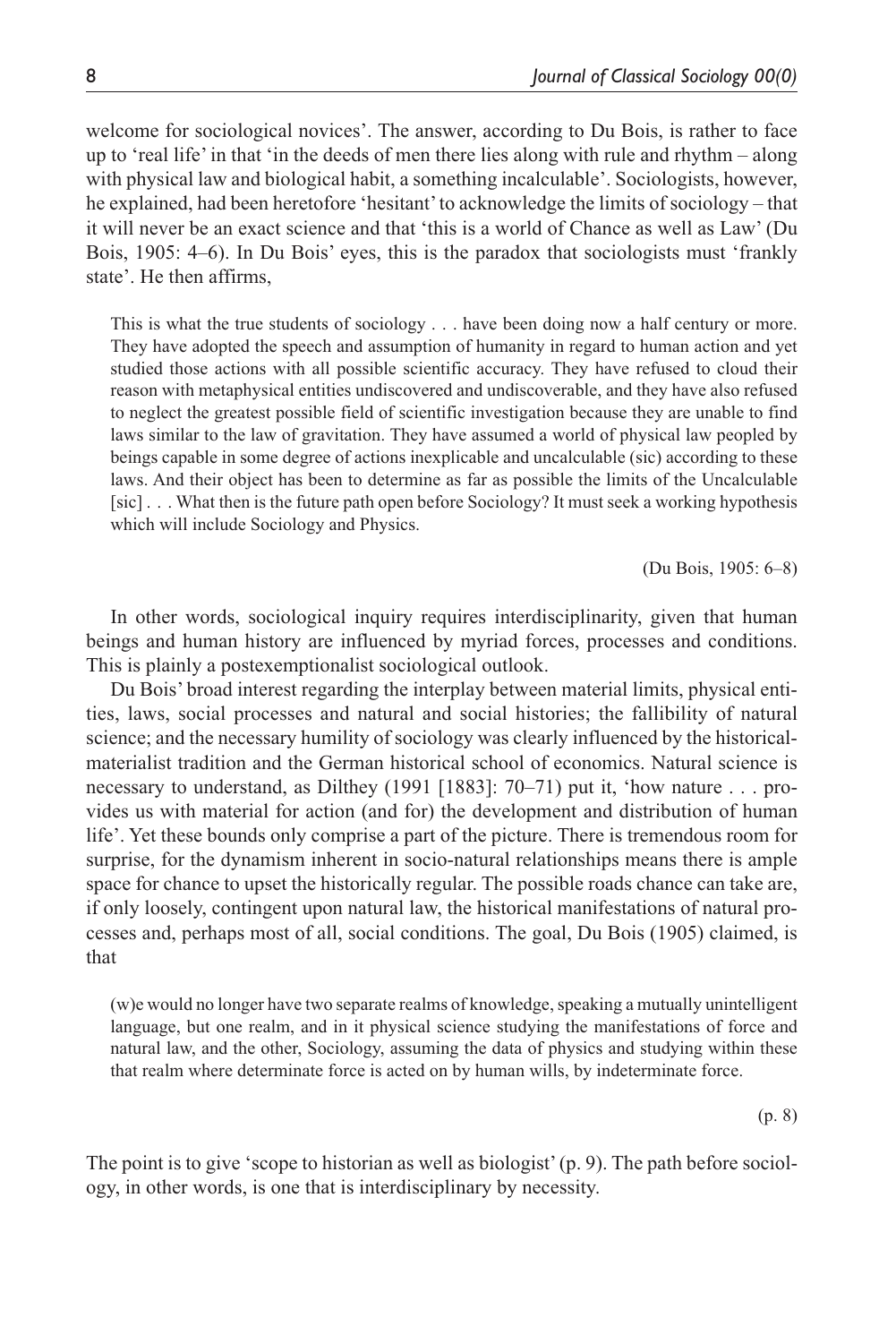#### **Engaging natural science to confront scientific racism**

On 18 February 1932, the Harlem pastor Adam Clayton Powell (1932) wrote to Du Bois, then editor of the official magazine of the National Association for the Advancement of Colored People (NAACP), *The Crisis*, asking the latter to publish his recent address at an NAACP mass meeting in an upcoming issue. On 25 February, Du Bois (1932b) responded,

I have read your (address) with greatest interest. I should criticize adversely only one statement, and that is on page 10-11 about Darwin's 'Origin of Species'. I do not think that it is historically accurate to say that this book advocates the 'survival of the fittest' or the 'conservation of races'. That doctrine was developed entirely apart from Darwin's book and long before its appearance. The book was seized upon to support the doctrine, when as a matter of fact, it did not at all. What Darwin said about the 'survival of the fittest' was simply a scientific statement of the results of competition between living beings, but he did not for a moment mean by 'fittest', those who ought to survive. It was simply a statement that as a matter of fact some would survive.

As an interpretation of unanswerable scientific facts, Darwin and his successors are to my mind, unanswerable, but on the other hand, the philosophy of superior races, etc., built up long before Darwin, is, of course, deserving of all the criticism which you put upon it.

Du Bois' understanding of and approach to interdisciplinarity is here in full form. Akin to *Conservation*, he carefully read Darwin, appreciated the nuance of the argument, the larger historical context that shaped debates, and the various consequences of distinct conclusions. He was able to assess the evolutionary argument while also emphasizing that socio-historical conditions, including the development and maintenance of asymmetries of power and the control of violence across populations, were responsible for racial inequalities. He recognized that Darwin was also a proponent of steady empirical investigation above all else and, like da Vinci, was an embodiment of the scientific pursuit of unsullied, 'unanswerable', truth (Browne, 1995, 2003). He stressed that the empirical evidence, which stands on its own, should be read as culminating in the mechanics of natural selection as 'a matter of fact', and not as a value judgement that anything 'ought' to happen. He placed Darwin, as well as those who come before and after, within historical and political context. He rightly insisted that Darwin should not be liable for the racist ideologues that seized his work to cloak their own agenda in scientific objectivity. Darwin's work can clearly tell us a lot about the world, yet its production and reception are indicative of its historical and political context. Like Dilthey, Du Bois distinguishes the purpose of the natural sciences (the explanation of natural phenomena) from the purpose of the human sciences (the interpretation of cultural, political and moral phenomena) and encourages Powell to avoid allowing proponents of 'the philosophy of superior races' to confuse these two objectives. Not only did Du Bois believe in the importance of these points, but he deemed them worth defending to the powerful pastor, then head of the Abyssinian Baptist Church in Harlem, which at the time had the largest membership of any church in the country. How one reads Darwin was clearly not a minor issue. After much back and forth, Du Bois eventually agreed to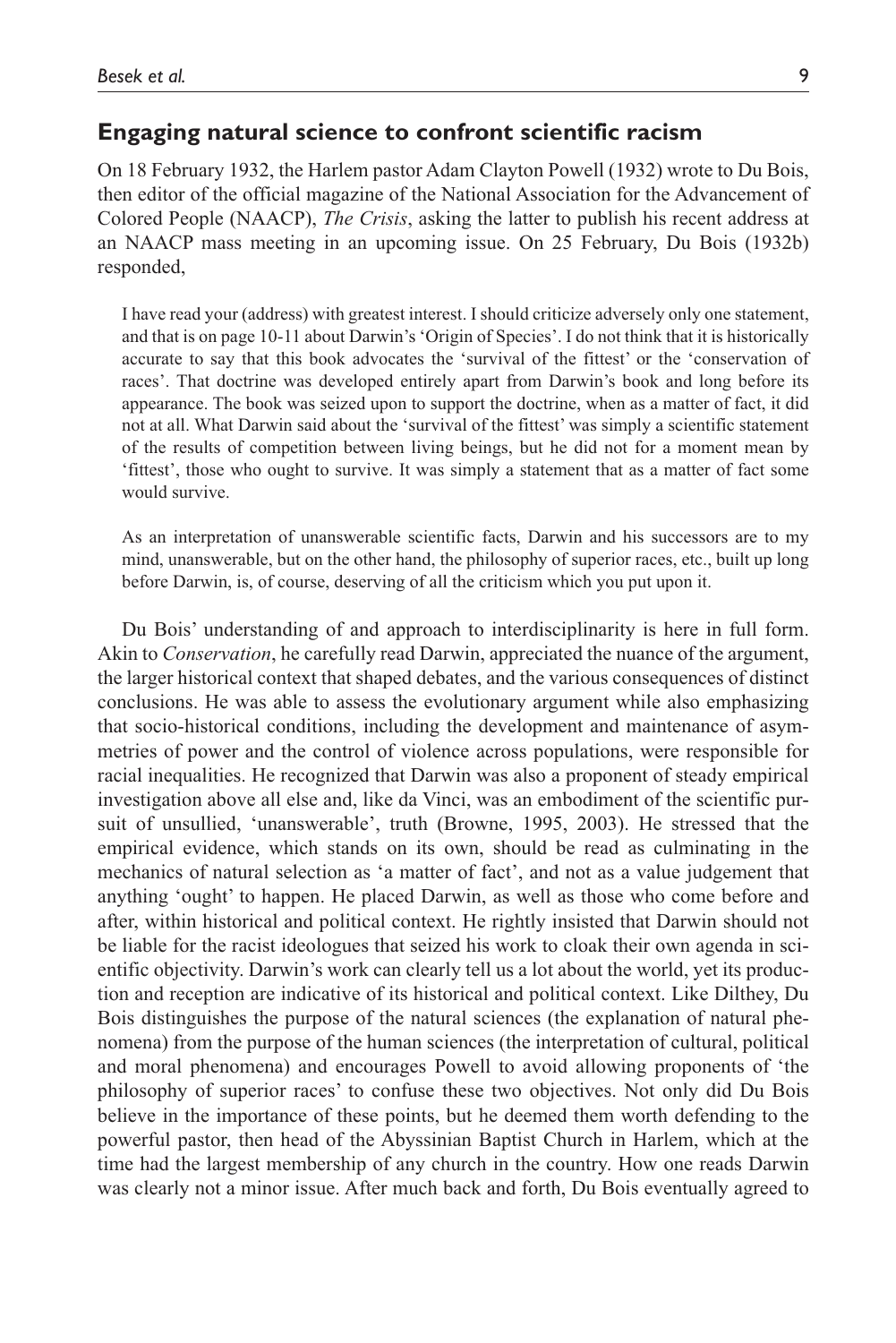publish an excerpt of the address. The portion published, however, does not contain the statement at issue.

Throughout his life, Du Bois pursued staying abreast of new developments in natural science. He devoted time to seeking new knowledge, interrogated it and recommended it to colleagues, students and the public. For example, in late 1905, Du Bois wrote to Clark Wissler, then acting curator at the Museum of Natural History in New York City, and asked for the 'best works on Negro anthropology and ethnology'. Wissler replied that such literature is, unfortunately, 'incomplete and unsatisfactory'. Nevertheless, he recommended work by Friedrich Raetzel (who Du Bois was already familiar with) and a 'small book' by Joseph Deniker, useful mainly for the references contained therein. Du Bois wrote 'order' in pencil next to the Deniker reference in the letter (Wissler, 1905).

Du Bois was already in contact with Wissler's mentor, Franz Boas, who was the previous curator at the museum. Boas was at that time the most distinguished anthropologist in the United States, yet he was a controversial figure. He robbed graves for skeletons and commandeered indigenous Northwest prisoners for cranial measurements. He revealed that there was much variation in the cranial index of adults within the same group, undermining one of the attempts to scientifically rank and order the human population by race, under the assumption that the White population had larger brains and therefore were more advanced (Gould, 1996: 140). Boas was ostracized by his department at Columbia for his ardent rejection of armchair, non-evidential, scientific racism (Zumwalt and Willis, 2008).

In the 7 October 1905 issue of *Charities*, Boas published his first popular article against scientific racism. Within 4 days, Du Bois began actively courting Boas, hoping the latter would travel to Atlanta University in May 1906 to address the eleventh Conference for the Study of the Negro Problems (Baker, 2010: 208).

The conference theme was the 'health and physique of the Negro American'. According to the report published afterwards (an early harbinger of public health research [White, 2011]), its purpose was to update discussions of 'race problems' with 'the advances . . . anthropological science has made in the last decade', in particular, how anthropology was placing emphasis on 'cranio-facial skeletal characters' over things such as hair, skin or lips (Du Bois, 1906: 13, 16). Although Du Bois (2007 [1940]) was disappointed, Boas could not make it in time for his own speech, he was left 'too astonished to speak' by Boas' address later in the conference (p. xxxi). At the time, contemporary physical anthropology had demonstrated, Boas forcefully maintained, that whatever cranial difference exists between races 'is insignificant when compared to the wide range of individual variability in each race'. He stressed that the evidence showed that no demand on the mind or body is beyond 'the negro', in contrast to scientifically racist claims. He then backed up this assertion by detailing the significant agricultural, militaristic, political and technological advances contributed by the African peoples to the 'development of human culture' throughout history (Boas, 1906: 7, 16).

'All this I had never heard', Du Bois (2007 [1940]) reflected, 'and I came then and afterwards to realize how the silence and neglect of science can let truth utterly disappear or even be unconsciously distorted' (p. xxxi). It was likely this moment that inspired Du Bois to contribute to social scientific understandings of the historical development and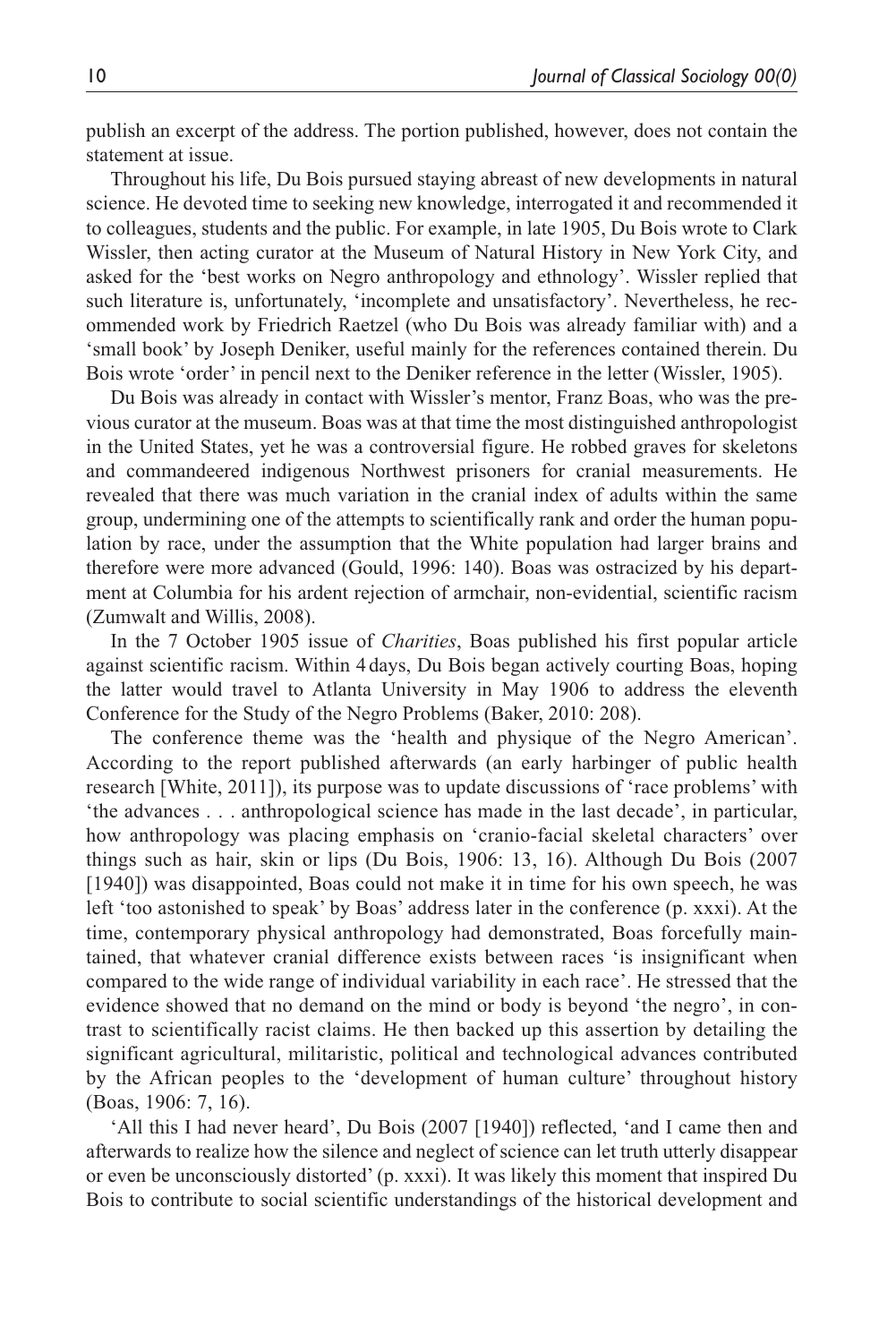achievements of African civilizations. Here, as elsewhere, the influence of Dilthey on Du Bois' ability to navigate fluidly between the social and natural sciences, while maintaining a reflexive and historical vantage of both, is on display. Indeed, in a lecture he prepared concerning 'The Negro in America' and 'Some Higher Civilizations of Africa', he noted,

The implications of the African background are more social than biological. [Leo] Frobenius points out that the history of peoples and the history of civilization fall short of identity in the measure in which forms of civilization, more than peoples, are the creatures of their surroundings and of the home soil . . . I propose to show that certain African peoples have developed social organizations which compare favorably with those which we regard as the achievement of civilization; that they have developed towns and cities and states, markets and exchanges, a juridical system and a jury system, a method of tracing property descent and property rights, and art, and that these owe very little if anything to the influence of example of the so-called higher cultures . . . When we think of civilization we think of one single evolution of which different cultures are steps. There are many civilizations.

(Du Bois, n.d.: 1)

Boas, whose 'statements were always cautiously phrased', in that he never claimed all races had equal capacities but only that 'no one had ever been able to prove that they *did not*', St. Clare Drake (1980) contends, ended up participating in future Atlanta conferences and contributing essays to *The Crisis* (p. 11). He was generally an ally of Du Bois, and Du Bois an ally of his, for decades to come.<sup>5</sup>

During his 24 years as editor of *The Crisis*, Du Bois (2007 [1940]: 293) used the magazine as a platform to articulate his personal views and to promote social and natural science knowledge. Here, as elsewhere, he took Boas' (1906) address to heart, vowing not to 'neglect science' and to constantly confront it. On the one hand, Du Bois drew on contemporary physiological, anthropological, archaeological and other natural sciences, combining them with human sciences, to better contextualize Black histories. Such interdisciplinarity was necessary if his readership were to unearth lines of descent, both physical and social, erased by slavery and colonialism. In bringing this work to light, he was able to re-construct an alternative, non-White, politics in which Black history became a source of pride. On the other hand, he would use knowledge from the natural sciences to consistently and forcefully attack any and all forms of scientific racism.

In the first issue of *The Crisis*, published November 1910, in the first section 'Along the Color Line' under the subheading 'Social Uplift', there is a report regarding recent work by the French archaeologist M. de Zeltner, who, after studying 'ruins of unknown cities, runic signs and drawings' on the upper Senegal River, reportedly claimed that

powerful Negro empires of great size and some culture existed in the Sudan before the white races entered Africa . . . M. Zeltner thinks that the archaeological exploration of the African continent is yet in its infancy and will doubtless yield surprising results in establishing the advanced state of development attained by the black races in early times.

(Du Bois, 1910: 5)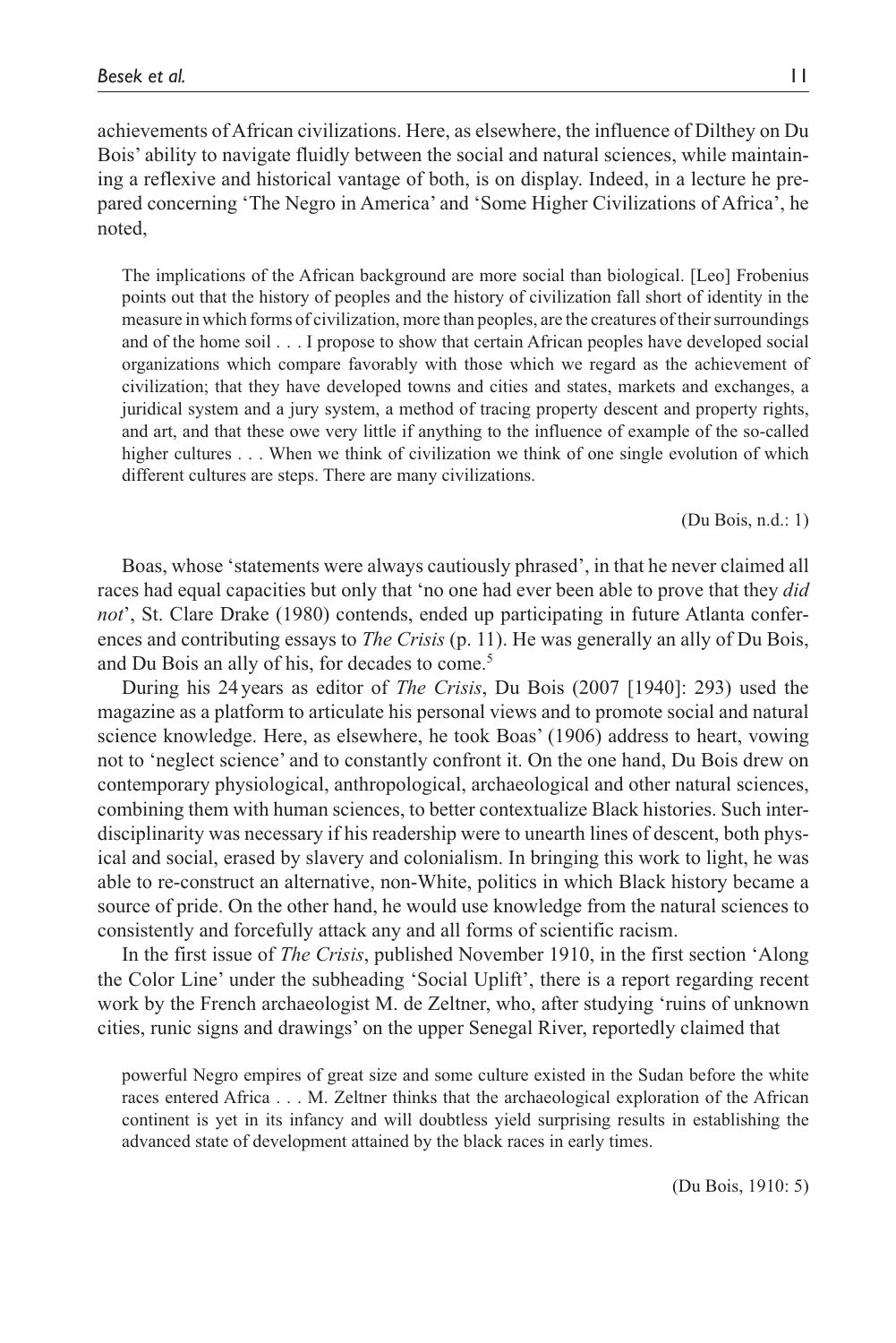Later in this issue of *The Crisis*, under the subheading 'Science', it is noted that a paper was read before the British Association for the Advancement of Science concluding that 'all earlier human races were probably colored', which generally supported the monogenism argument regarding human origins. Within this same section in this issue, it was also noted that a recent study by Cornell Professor Burt Wilder provided evidence that, in a direct rebuke to scientific racism, 'mere brain weight is no indication of mentality' (p. 6).

In its second issue, *The Crisis* published an article by Boas (1910) addressing 'The Real Race Problem'. In the third issue, Jane Addams (1911) blamed social segregation on 'the contemptuous attitude of the so-called superior race' (p. 22). In its fifth issue, *The Crisis* detailed how 'startling results . . . follow(ing) the last ten years of excavations in the upper Soudan' led 'Dr. Schweinfurth, the famous German ethnologist, and Dr. von Luschan, of the University of Berlin', as well as their European colleagues, to the conclusion that 'the black man, not the white, was the first to discover the art of working metals and gave this knowledge, which was the first great step forward in civilization, to Europe and nearer Asia' (Du Bois, 1911b: 23). Ten years later, *The Crisis* criticized President Harding's attack on 'racial amalgamation' with 'the voice of science' (Du Bois, 1921: 55). In 1932, in *The Crisis*, the anthropologist Ernest Hooton (1932) reviewed archaeological and anthropological history to facetiously conclude that 'if there are racial differences in mentality between Negroes and Whites it may be that Whites cannot devise intelligent tests which are fairly applicable to Negroes' (p. 346).

During Du Bois' editorship of *The Crisis*, he consistently reported on and recommended scientific works in its 'What to read' section. For instance, he encouraged readers to consider Peter Kropotkin's prescient defence of natural selection as a coevolutionary, cooperation-based process (Du Bois, 1911a: 30). Throughout his teaching career, he assigned a large amount of natural scientific work, so students could grapple with socionatural relationships. For example, in Fall 1937, he had his graduate students in sociology at Atlanta University read the anti-eugenicist, Lancelot Hogben's *Genetic Principles in Medicine and Social Science*, which highlighted the interdependence of genes and environment (Du Bois, 1937). (One year later, Du Bois (1938) would write to Hogben, asking him to contribute to the never completed 'Encyclopedia of the Negro'.)

Most of the scientists Du Bois and his students grappled with had a relational, dialectical view of science, and many of them explicitly embraced forms of social justice. Some, however, did not, but were important to engage as part of the larger discussion and debate. In the first issue of the third volume of *The Crisis*, Du Bois (1911a: 35) recommended Ellen Churchill Semple's *The Influence of Geography on the Environment*, which was a decidedly geographic determinist text.<sup>6</sup> In his aforementioned graduate class, in addition to Hogben, he had his students read Ellsworth Huntington's *Civilization and Climate*, which claims that climate determined human accomplishments. For Du Bois, it was crucially important to understand the range of arguments.

While Du Bois was at times unable to escape his own elitism to see beyond the epistemological trappings of his own age, he took the broad range of scientific knowledge very seriously. He believed that no ideas or arguments could stand alone; thus, it was necessary to critically assess all work and consider its contributions to understanding the world. In most of his later writings on African history, Du Bois (2007 [1940]: 1) incorporated the approach of the contemporary 'possibilism' school of French geography (e.g.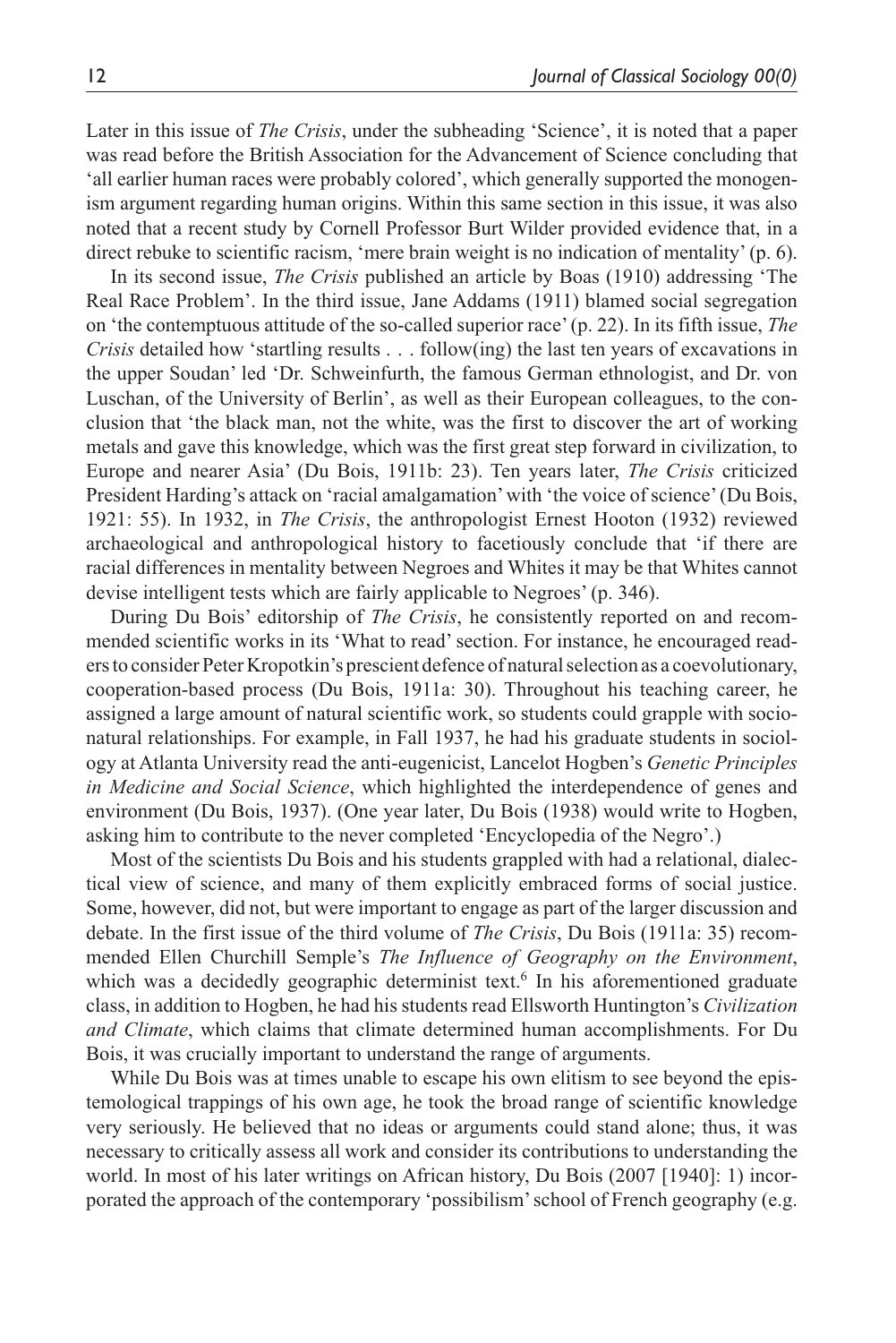Febvre, 1974 [1922]), which held that environmental conditions set spatially and historically specific, if non-determinist, constraints on social life. He was keen to detail how, for example, 'physical distinctions depend obviously on climate, diet and environment', yet these are 'of no intrinsic significance unless they indicate lines of evolution and deeper physical, mental and social differences. Whatever men may believe concerning this . . . there is no clear scientific proof' (Du Bois, 2007 [1940]: 1).

In this, Du Bois embraced an open, relational interdisciplinary approach, anathema to physical, biological or geographical determinisms. It is one that is driven by the exploration of as-yet unknown boundaries between biological, geographic and diasporic racial histories. The incorporation of such boundaries, however unclear, is ultimately not restricting for Du Bois but politically freeing. For instance, in an early address, Du Bois (1909) remarked,

What the age of Darwin has done is to add to the eighteenth-century idea of individual worth the complementary idea of physical immortality of the human race. And this, far from annulling or contracting the idea of human freedom, rather emphasizes its necessity and eternal possibility – the boundlessness and endlessness of possible human achievement. Freedom has come to mean not individual caprice or aberration but social self-realization in an endless chain of selves, and freedom for such development is not the denial but the central assertion of the evolutionary theory. So, too, the doctrine of human equality passes through the fire of scientific inquiry not obliterated but transfigured; not equality of present attainment but equality of opportunity for unbounded future attainment is the rightful demand of mankind.

If, like Dilthey, one pays attention to the limits of natural science, it becomes plain that nature cannot provide higher meaning in itself. With this in mind, natural science for Du Bois is not a biological straightjacket. It is rather a platform for humanistic and emancipatory politics. For, in a materialist sense, the appropriate incorporation of natural science and natural history provides entire populations of people who share a common history the ability to make their own meaning and determine themselves as they see fit (Schuller, 2017). Since at least *Conservation*, Du Bois had been advocating for what Julia E. Liss (1998) calls his 'anti-anti-racism', or an insistence that equal human potential does not obliterate meaningful variations *in socio-histories*, even as it does illuminate the bankruptcy of traditions that search for the source of such variation in the mythic genetic coherence of raced populations (p. 132). Darwin and the natural sciences more generally offered the cathartic opportunity to explore this variety of socio-historical experiences, so long as the lessons drawn from such resources were approached as standing in relation with, or more likely driven by, cultural, political, economic and other social processes. Natural science, for Du Bois, was in this way necessary and liberating.

This outlook eventually propelled Du Bois' later studies on African history, as well as his Marxism and pan-African politics. For example, in the preface to *The Negro*, Du Bois (2007 [1915]) states that 'much . . . work in history and science is needed to clear mooted points and quiet controversialist who mistakes present personal desire for scientific proof' (p. xxix). Opposite the first page of the manuscript is a map of the 'physical geography of Africa'. The first chapter describes this physical geography in detail and relates how such 'strange . . . physical peculiarities' interacted with both physiologies and migrations to produce histories that form 'an integral part of the great movement of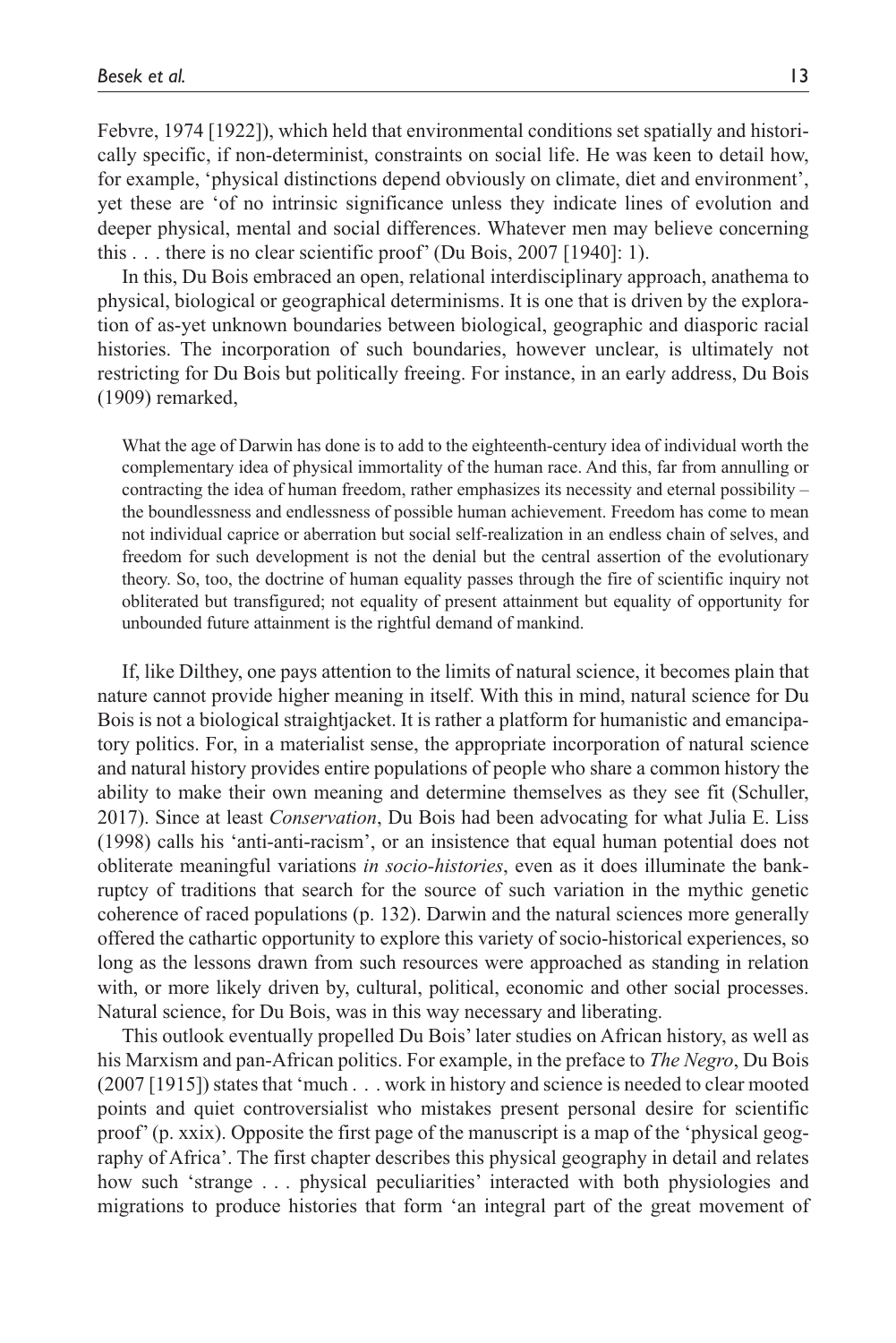world history' (p. 1). In *Black Folk Then and Now*, Du Bois (2007 [1940]) begins in a similar manner, though the reader is reminded that 'it is impossible in Africa as elsewhere to fix with any certainty the limits of racial variation due to heredity, to climate and to (population) intermingling' (p. 3). While incorporating natural science in his larger analysis, Du Bois remained ever aware of science's dual nature, noting, for example, that it could quickly become 'the pensioner of business' (p. 162). Another example comes from a study proposed during his tenure at the University of Atlanta, 'The American Negro: Project of the University Survey of His History, Present Condition, Prospects', where Du Bois (1931) suggested that 'by using all scientific methods – sociological investigation, psychological measurements, biological experiments and economic studies' it would be possible to 'furnish an increasingly complete scientific basis which, by means of printed material and spoken word, can be used for wise and purposive action in the treatment of Negro problems' (p. 1).

To be clear, throughout these works, Du Bois insisted that monopoly power and colonialism were the principle shapers of contemporary race relations. He did not, in any way, incorporate natural history into his work in order to propose that differences in natural history, be they biological or geographic, establish racial or other forms of inequality. He rather incorporated natural science for the opposite reason – to contest racial determinisms by demonstrating how processes of natural selection render populations feasible through change and change only. Recounting racial histories in part through natural histories – in *The Negro*, in *Black Folk Then and Now*, in *Africa, Its Geography, People and Products* (where he begins his history in the Palaeozoic), and elsewhere – was ultimately a form of emancipatory politics, one which embraced both social and natural dynamism to reveal the range of factors that influenced the histories of populations around the world. It illuminated the possibilities of change, while also specifying that the socio-historical conditions that shaped inequality had to be addressed.<sup>7</sup>

Contesting racial determinisms necessitated an epistemic pluralism, one that was humble enough to respond and reassess as political, cultural, personal and scientific contexts changed. In notes for an unpublished manuscript, likely from 1946, Du Bois reflected upon the limits of what we can know about the world outside our own heads. After affirming that such a world exists independently of our emotions, and that through 'the great scientific tool of the Hypothesis', we are in fact capable of sufficiently knowing this world in ways that can guide our actions, he warns that we should hold 'all truth . . . tentatively and watchfully, ready to change our conception once a new explanation ... fits the facts more perfectly'.<sup>8</sup> Furthermore, one should never be held back from accepting new scientific truths simply because 'we fear the ghosts of our fathers' for 'slowly but surely, the scientific spirit prevails . . . particularly in regard to the outer world' (Du Bois, 1946: 3–4). Here Du Bois is demonstrating a cautiously realist picture of science. He clearly believes that interdisciplinary science is a reasonable, even necessary, tool for understanding what the world is like. Du Bois even appears to prefigure the thought of Imre Lakatos (1970) and Larry Laudan (1978) in ways, asserting that science is dynamic, and knowledge must change in order to 'fit the facts more perfectly'. Yet there remains a necessary humility, one gleaned from Du Bois' pragmatism as well as an awareness of the fits and starts that spot histories of science. Scientific knowledge, in this picture, is necessary but forever partial, circumscribed, de-limited and contextually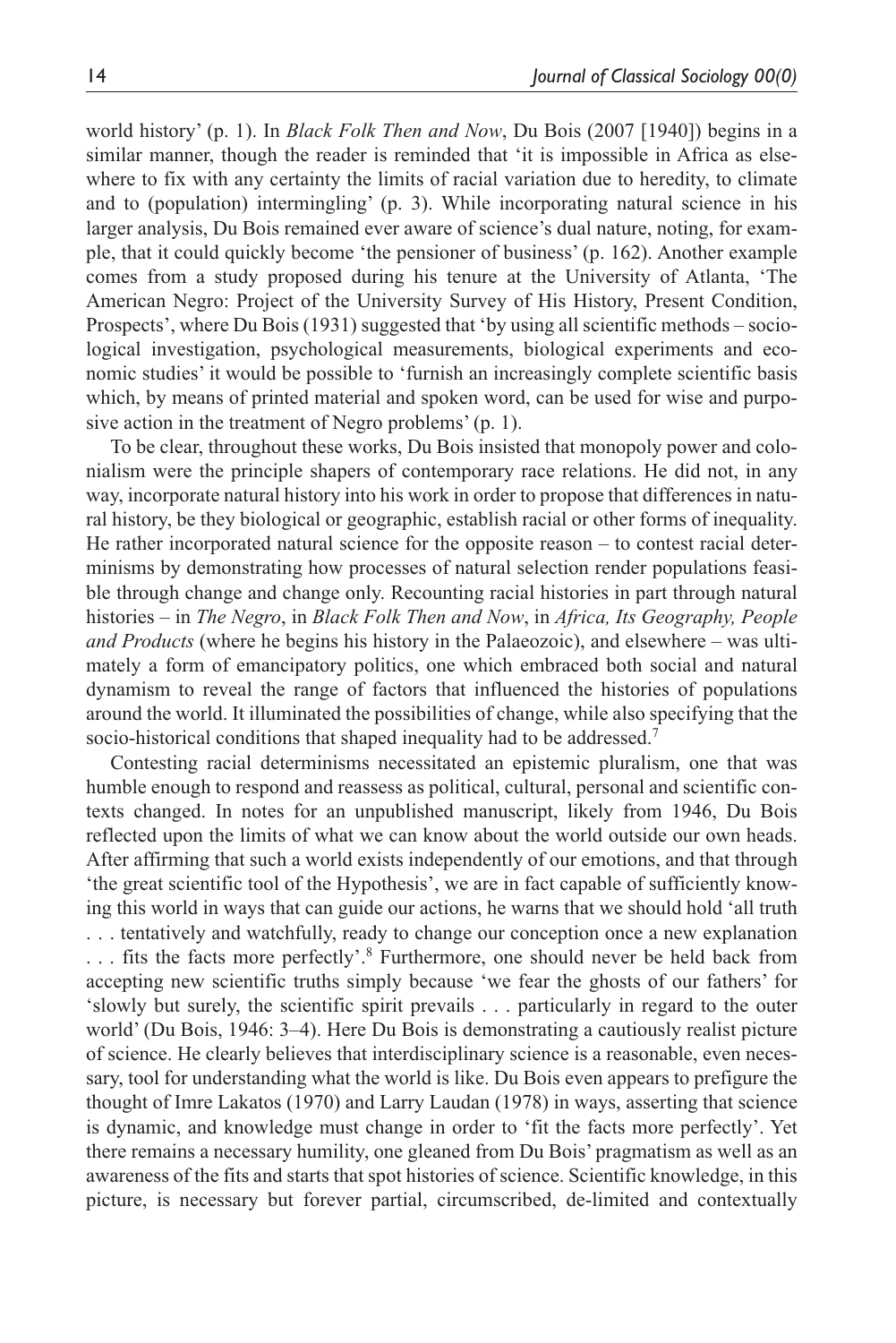dependent – in a word, mortal. Ever since his essay on da Vinci, Du Bois was cognizant of this dual nature of science.

# **Conclusion**

Du Bois was a broad postexemptionalist, interdisciplinary scholar who forged an approach to examine human history in relation to biophysical worlds. He actively engaged the social and natural sciences, as well as humanities, in order to develop a more comprehensive understanding of everything around him. At the same time, he confronted scientific racism, rooting his critique in knowledge from the broader constellation of scientific research. His interdisciplinary approach, the outlines of which developed during his education at Harvard and in Germany, was wholly humble and intensely political. It was humble in that he recognized how in all cases science is an imperfect social process reflecting the epistemological and material conditions of its production; in that the natural sciences, the human sciences and the relationship between the two all had clear explanatory limits; and in that he believed the separation of various disciplines should be de-naturalized without renouncing their independent value. Nevertheless, Du Bois' defence of interdisciplinary science was deeply political. First and foremost, he was unwavering in his conviction that any scientific theory promoting racial and other forms of injustice was categorically wrong. He understood that a correct approach to relationships between natural and social sciences meant that barbarism could no longer be shrouded under ostensible notions of scientific objectivity. Furthermore, he did not defend natural or social science as is; he rather sought to engage scientists in multiple disciplines in order to employ comprehensive knowledge as a source of uplift. For instance, it was an opportunity to refine heretofore subjugated histories that could become radical political resources. An indelible element of this project, however, was understanding the proper place for natural science and physical influence within his sociological approach. This place was relational, contingent, dynamic and complex. It situated natural sciences as potential resources that could help explain parts of socio-historical processes, yet it never employed natural sciences as resources that could explain what drove social inequalities – that was a space reserved for the analysis of socio-histories, which included slavery, colonialism and monopoly capital.

Unfortunately, the marginalization of Du Bois' sociology also resulted in the marginalization of this rich, integrative, interdisciplinary approach. Indeed, during Du Bois' life, mainstream American sociology became increasingly self-referent and disassociated from politics. In contrast, Du Bois' own sociology became ever-more porous, expansive and political. According to Patricia Hill Collins (2016), Du Bois' marginalized status 'contributed to the integrity' of his sociology (likely enriching it through stronger associations with contemporary struggles) (p. 1398). This integrity, we contend, is in part based upon a conception of sociology with fewer limits – be they disciplinary or other. It is part of a rigorous commitment to understand and confront the world in all of its complexity.

The systematic racism that Du Bois experienced in his personal and professional life obscured many possibilities for sociological thought and practice. It is only rather recently that sociologists have begun the epistemological work necessary to engage with thought in fields as far flung as biology, epidemiology, architecture, engineering and computer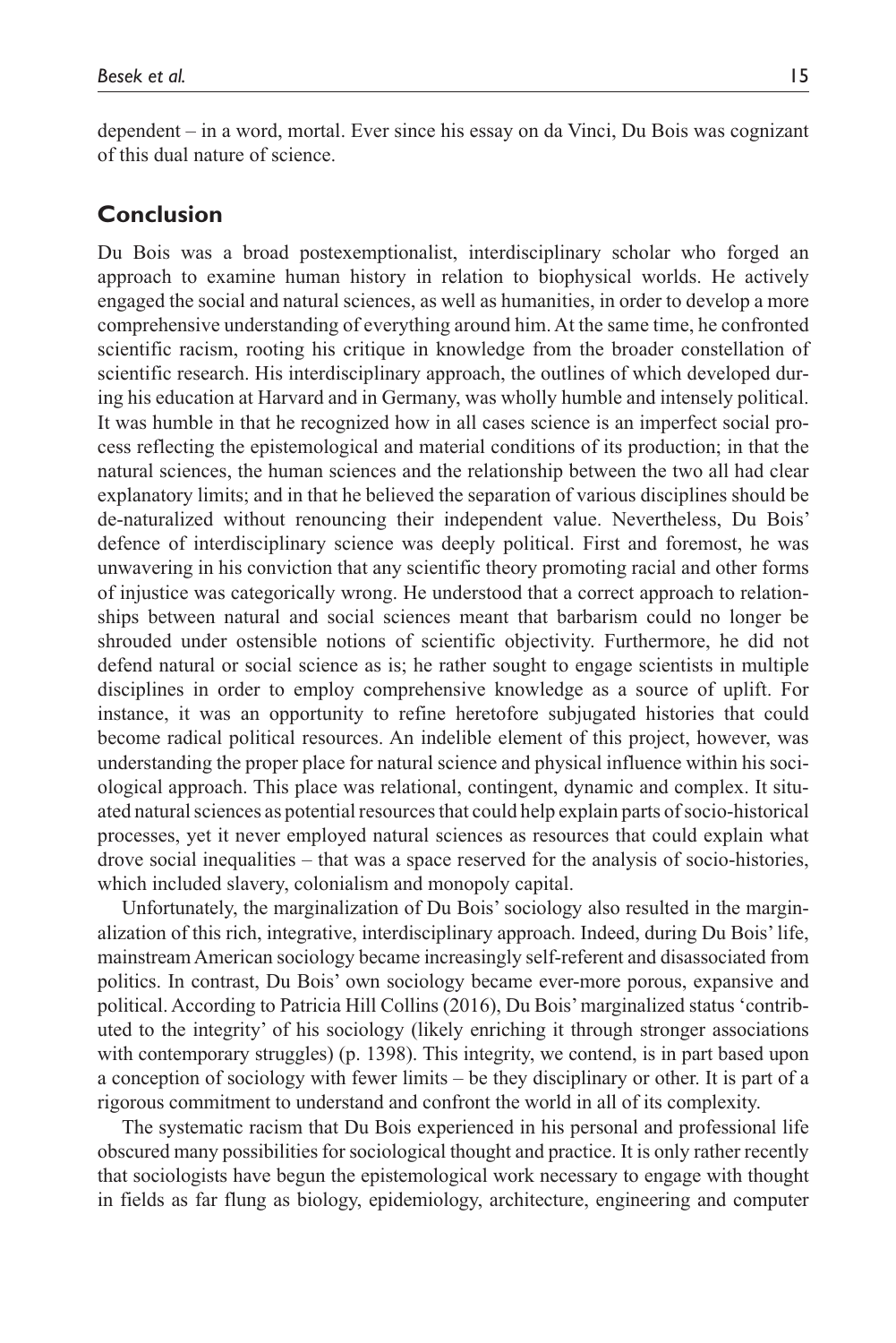science, work that is requisite if sociologists are to meaningfully contribute to many of the most daunting social challenges of the twenty-first century. If Du Bois' interdisciplinarity had been taken seriously earlier, there is a chance that these efforts might not appear so novel, but rather as indelible parts of a vibrant, robust sociological enterprise.

Consider, for example, as we have argued here, the fact that Du Bois was a 'postexemptionalist' sociologist, who explicitly examined the ways in which natural-environmental and other non-human processes are foundational for sociological inquiry. He assessed how social systems and actors interacted with these non-human conditions and processes, and the outcomes of these relationships. In this, Du Bois offers a sophisticated approach that is extremely relevant to recent efforts to address the social dimensions of health and environmental concerns (Catton and Dunlap, 1978, 1980; Clark et al., 2018), whereas those scholars who excluded such insights from sociological purviews are not as useful for addressing these challenges. Decades after Du Bois' death, a postexemptionalist approach finally found footing in environmental sociology, yet it is only now finding its way into the mainstream discipline (e.g. Scott and Johnson, 2017).<sup>9</sup> With climate change, ocean acidification, exponential pollution and other instances in which relationships between social and natural processes are becoming increasingly dynamic, in addition to the developing awareness of epigenetic processes, and persistent claims of racial determinism, a nuanced, multi-dimensional, and decidedly postexemptionalist interdisciplinarity is plainly necessary, especially one that can adequately address a politics of justice. Such a critical, grounded approach is all the more important provided how the impacts of environmental change continue to be racialized and classed in ways that reproduce status quo inequalities. These outcomes would not surprise Du Bois, given that he explicitly studied and addressed them. Unfortunately, his critique and efforts to change these conditions have long been overlooked.

In all, Du Bois offers a useful, if hitherto ignored, classical grounding for interdisciplinary endeavours, as his scholarship managed to draw upon and, when appropriate, usefully synthesize the work of natural and social scientists across a range of fields, bringing them to bear on essential questions regarding race and biology, neighbourhoods and public health, ecological imperialism, environmental degradation and social inequities, and many others (Clark et al., 2018; Clark and Foster, 2003; Go, 2020; Pellow, 2016, 2018). His epistemology was inclusive of natural science, even if the manner in which it was inclusive changed over time, guided by ever-changing scientific debates, new knowledge, relationships, historical contexts and politics. If updated to be reflective of today's debates, such a postexemptionalist interdisciplinary impulse provides an example for how to bring together sociology and other disciplines in order to develop a comprehensive understanding of indelible human, environmental and other relationships.

To be clear, we are not claiming that substantive elements of Du Bois' interdisciplinarity should be instinctively mimicked. The substance of Du Bois' interdisciplinarity reflects his historical moment and should stand as such. What we are instead claiming is that if, as Aldon Morris (2015) has argued, Du Bois' influence should expand beyond narrow conversations of race, rediscovering and incorporating his interdisciplinary openness is one part of his legacy that can provide new ground for such development. Following Du Bois in this regard means refusing to cede the study of socio-natural relationships to natural scientists alone. Critically, it also involves encouraging natural scientists – from geneticists to climatologists – to understand the social processes that shape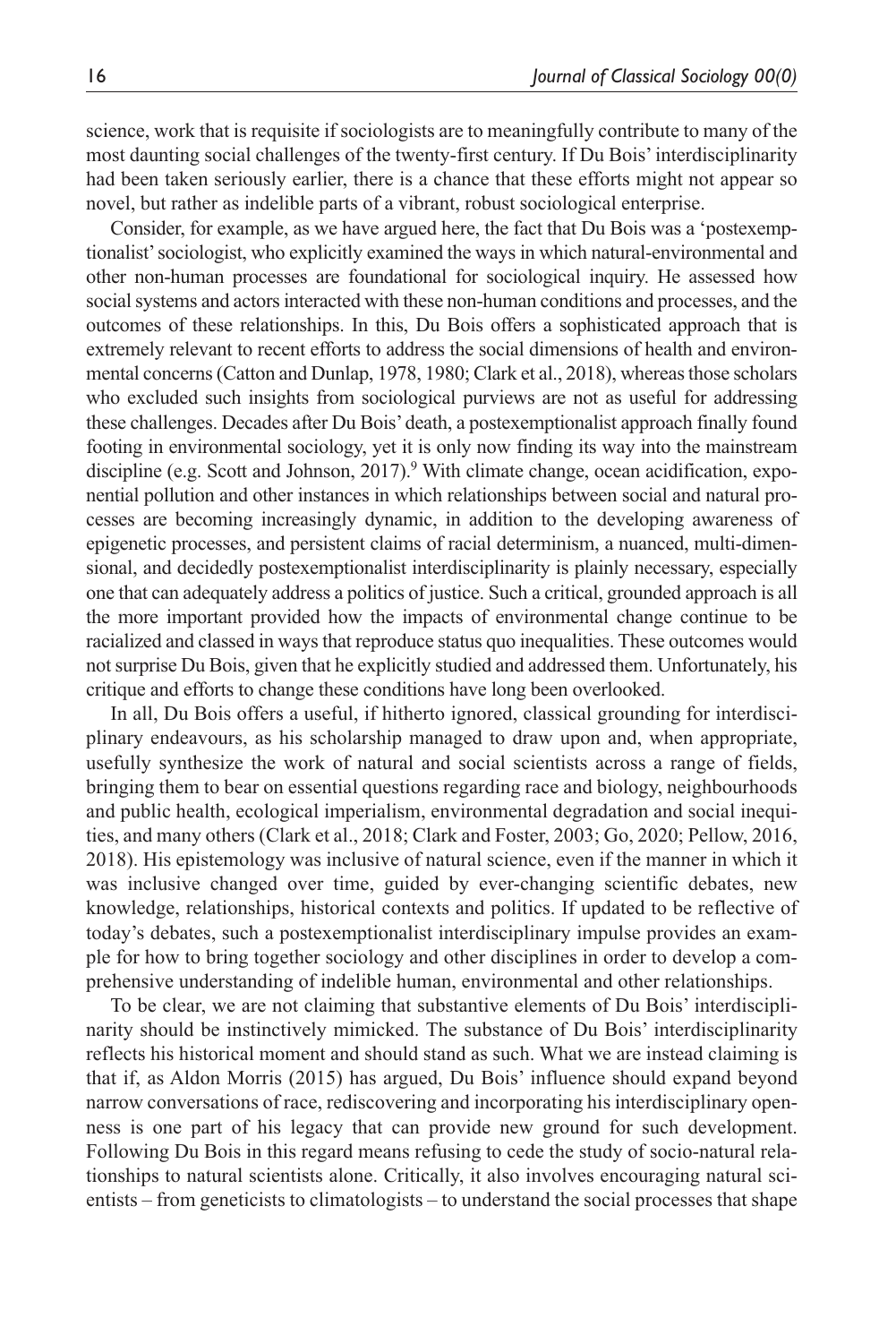both their objects of study as well as the ways in which they study them. At best, it reminds sociologists that sociology cannot stand alone; we should collaborate with and learn from natural scientists to consider more carefully how to conduct research that can influence human lives in a positive way. Fundamentally, such aims involve respecting disciplinary boundaries but not being bound by them. Du Bois clearly understood that methodological approaches in the natural sciences could not become a guide for the social sciences. Still, he remained attuned to the fact that the objects of study in the human sciences and natural sciences interact. The form and function of such interaction, however, is often unknown and, as such, Du Bois was as aware of disciplinary limits as he was of disciplinary possibilities.

### **Acknowledgements**

The authors would like to thank the staff at the Special Collections and University Archives at the University of Massachusetts, Amherst, and at the Special Collections and Archives at Fisk University, as well as Hannah Holleman, Cassidy Castiglione, Lacee Satcher, and the editors and anonymous reviewers at the *Journal of Classical Sociology*.

### **Declaration of conflicting interests**

The author(s) declared no potential conflicts of interest with respect to the research, authorship and/or publication of this article.

# **Funding**

The author(s) received no financial support for the research, authorship, and/or publication of this article.

# **ORCID iD**

Jordan Fox Besek **h**ttps://orcid.org/0000-0001-6704-6095

#### **Notes**

- 1. Page numbers refer to the written manuscript of the essay, not the typed manuscript.
- 2. Lewis (1994) indicates that Du Bois' essay, 'The Renaissance of Ethics', written when he was at Harvard, also demonstrates an early gulf between the two (pp. 95–96).
- 3. This position also represents a break from another of Du Bois' philosophical mentors at Harvard, George Santayana, who held more radical empiricist views.
- 4. Bakker (1999) notes that Dilthey's use of 'verstehen' is different than Max Weber's in that it relied less on causality per se.
- 5. See Liss (1998) and Baker (1998: 99–126) for detailed overviews of the relationship between Du Bois and Boas.
- 6. For a nuanced discussion of this era's geographic determinism, see Scott (2011).
- 7. We would be remiss to ignore that Du Bois (1932a) published an article in *Birth Control Review* that advocated for a few elite Black leaders to start a movement in which planned population growth would become a political strategy for the general betterment of Black life. While, at first blush, this article reads supportive of eugenics and thus a stain on Du Bois' legacy, eugenics meant something different to Black leaders than to Whites. As Roberts (2009: 203) notes, while Whites supported birth control as a means of preserving status quo racial hierarchy,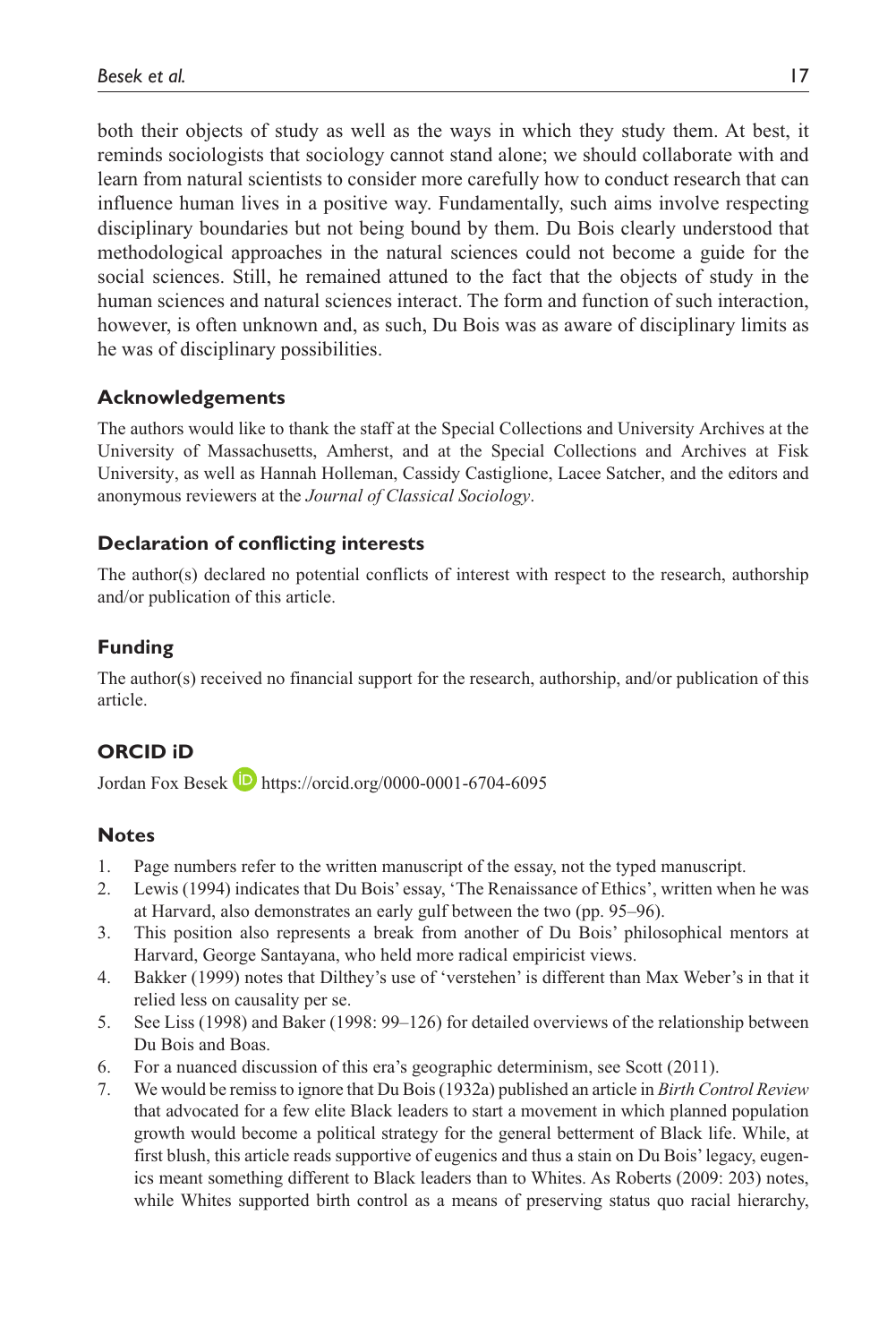Blacks promoted birth control as a means of toppling it. 'In addition', Schuller (2017) points to how '(t)he contemporary critical commitment to understand race as an exclusively cultural phenomenon renders Du Bois's . . . eugenic efforts incomprehensible' (p. 203). Only when examined within his greater oeuvre, in particular, within his incorporation of natural science, as well as the debates and struggles of his own historical moment, does his consideration of Black eugenics as a form of racial uplift become more understandable (if not entirely excusable). Nevertheless, this issue deserves more attention than we can provide here.

- 8. Here, Du Bois' position is very much in line with the scientific approach of the ancient Greek philosopher Epicurus, who noted that there can be multiple possible causes that only could be adjudicated by empirical investigation. In addition, a single correct explanation may not be possible, given limitations in observing the exact phenomena. Thus, several alternative hypotheses are necessary in order to account for any other conditions that might influence the relationship or event under investigation. One must await confirmation and be willing to accept other explanations when evidence is counter to a hypothesis (Asmis, 1984: 321–330; Epicurus, 1994: 19–28, 34; Foster et al., 2008: 54–56).
- 9. Critical Environmental Justice scholarship is simply one example of a field that has largely picked up where Du Bois left off (Pellow, 2016, 2018). This work actively integrates and engages insights from the humanities, social sciences and natural sciences to understand environmental justice as more than spatial coincidence of hazards and people, but as a problem that is at once intersectional, multi-scalar, deeply political and dependent upon the sacrifice of essential environmental relationships (also see Besek et al., 2020).

### **References**

Addams J (1911) Social control. *The Crisis: A Record of the Darker Races* 1(3): 22–23.

- Appiah KA (1985) The uncompleted argument: Du Bois and the illusion of race. *Critical Inquiry* 12(1): 21–37.
- Appiah KA (2014) *Lines of Descent: W. E. B. Du Bois and the Emergence of Identity*. Cambridge, MA: Harvard University Press.
- Asmis E (1984) *Epicurus' Scientific Method*. Ithaca, NY: Cornell University Press.
- Baker LD (1998) *From Savage to Negro: Anthropology and the Construction of Race, 1896-1954*. Berkeley, CA: University of California Press.

Baker LD (2010) *Anthropology and the Racial Politics of Culture*. Durham, NC: Duke University Press.

- Bakker JI (1999) Wilhelm Dilthey: Classical sociological theorist. *Quarterly Journal of Ideology* 22(1–2): 43–82.
- Besek JF, Robinson E and Rosenbloom A (2020) Critical environmental justice studies through the veil. *Environmental Justice* 18: 86–90.
- Boas F (1906) *Commencement address at Atlanta University, May 31, 1906*. Atlanta University Leaflet, No. 19. Atlanta, GA: Atlanta University Press.
- Boas F (1910) The real race problem. *The Crisis: A Record of the Darker Races* 1(2): 22–26.
- Bright LK (2018) Du Bois' democratic defence of the value free ideal. *Synthese* 195(5): 2227–2245.
- Browne J (1995) *Charles Darwin: A Biography, Vol. 1 Voyaging*. New York: Random House.
- Browne J (2003) *Charles Darwin: A Biography, Vol. 2 The Power of Place*. New York: Random House.
- Catton W and Dunlap R (1978) Environmental sociology: A new paradigm. *The American Sociologist* 13(1): 41–49.
- Catton W and Dunlap R (1980) A new ecological paradigm for post-exuberant sociology. *The American Behavioral Scientist* 24(1): 15–47.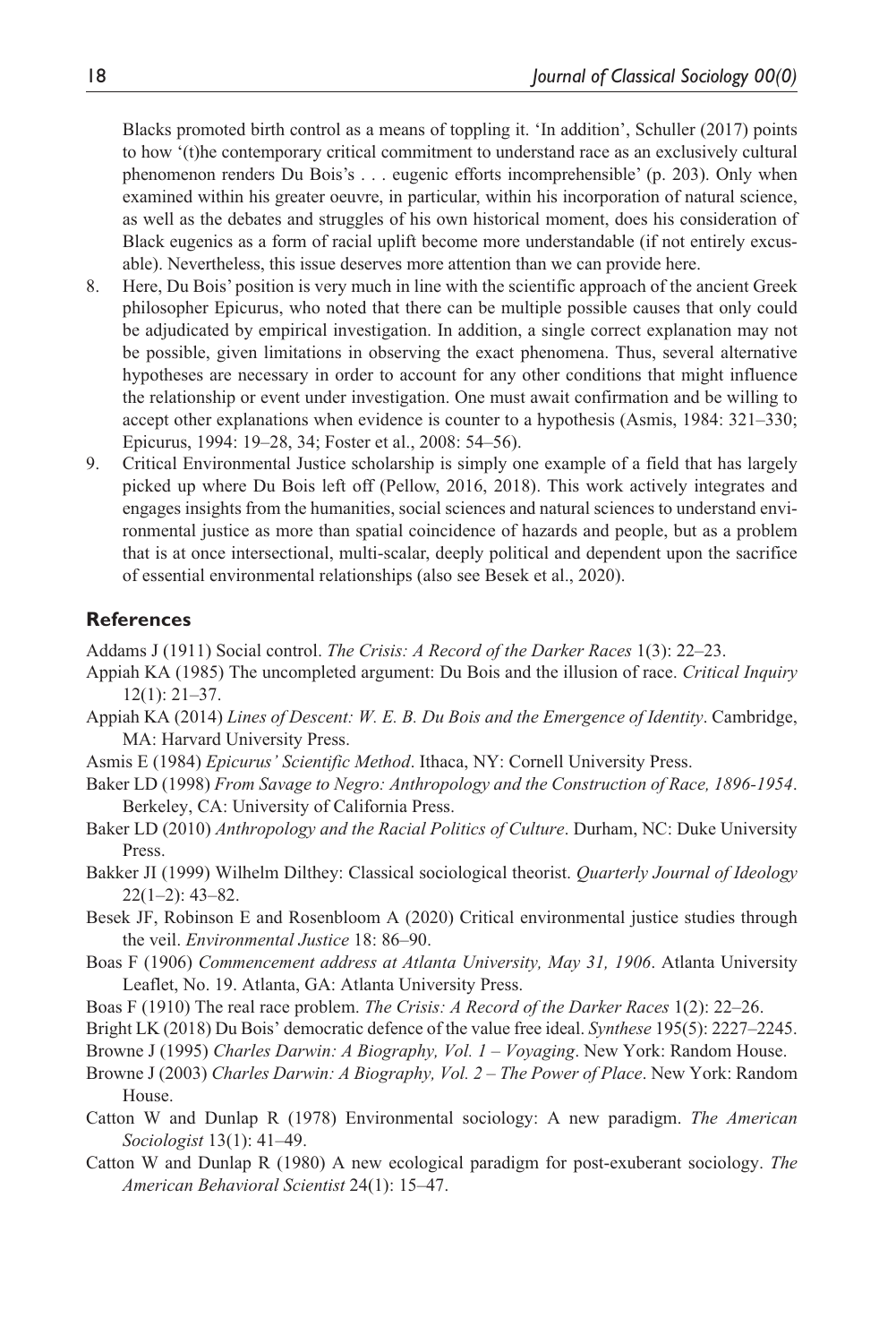- Clark B and Foster JB (2003) Land, the color line, and the quest of the golden fleece. *Organization & Environment* 16(4): 459–469.
- Clark B, Auerbach D and Zhang KX (2018) The Du Bois nexus: Intersectionality, political economy, and environmental injustice in the Peruvian Guano trade in the 1800s. *Environmental Sociology* 4(1): 54–66.
- Collins PH (2016) Du Bois's contested legacy. *Ethnic and Racial Studies* 39(8): 1398–1406.
- Dilthey W (1991 [1883]) *Introduction to the Human Sciences*. Princeton, NJ: Princeton University Press.
- Drake SC (1980) Anthropology and the black experience. *The Black Scholar* 11(7): 2–31.
- Du Bois WEB (1890) *Does the scientific work of Leonardo da Vinci entitle him to be called the founder of the modern scientific method, 1890*. Identifier: mums312-b230-i015. W. E. B. Du Bois Papers, 1803-1999. Amherst, MA: Department of Special Collections and University Archives, University of Massachusetts Amherst Libraries.
- Du Bois WEB (1897) The conservation of races. In: Sundquist EJ (ed.) *The Oxford W. E. B. Du Bois Reader*. New York: Oxford University Press, pp.38–47.
- Du Bois WEB (1898) The study of the Negro problems. *The ANNALS of the American Academy of Political and Social Science* 11(1): 1–23.
- Du Bois WEB (1905) *Sociology hesitant*. Identifier: mums312-b212-i003. W. E. B. Du Bois Papers, 1803-1999. Amherst, MA: Department of Special Collections and University Archives, University of Massachusetts Amherst Libraries.
- Du Bois WEB (ed.) (1906) *The Health and Physique of the Negro American: Report of a Social Study Made Under the Direction of Atlanta University; Together with the Proceedings of the Eleventh Conference for the Study of the Negro Problems, Held at Atlanta University, on May the 29th, 1906* (Atlanta University Publications). Atlanta, GA: Atlanta University Press.
- Du Bois WEB (1909) Evolution of the race problem. In: *Proceedings of the national Negro conference*. New York, pp.142-158. Available at: [http://www.webdubois.org/dbEvolOfRaceProb.](http://www.webdubois.org/dbEvolOfRaceProb.html) [html](http://www.webdubois.org/dbEvolOfRaceProb.html)
- Du Bois WEB (ed.) (1910) *The Crisis: A Record of the Darker Races*, vol. 1(1). New York: National Association for the Advancement of Colored People.
- Du Bois WEB (ed.) (1911a) *The Crisis: A Record of the Darker Races*, vol. 1(3). New York: National Association for the Advancement of Colored People.
- Du Bois WEB (ed.) (1911b) *The Crisis: A Record of the Darker Races*, vol. 1(5). New York: National Association for the Advancement of Colored People.
- Du Bois WEB (ed.) (1921) *The Crisis: A Record of the Darker Races*, vol. 23(6). New York: National Association for the Advancement of Colored People.
- Du Bois WEB (1931) *The American Negro: Project of the university survey of his history, present condition, prospects*. W. E. B. Du Bois Collection. Box 6, Series IV, Subseries III. 1933- 1934. Nashville, TN: Fisk University.
- Du Bois WEB (1932a) *Black folk and birth control, ca. June 1932*. Identifier: mums312-b208-i051. W. E. B. Du Bois Papers, 1803-1999. Amherst, MA: Department of Special Collections and University Archives, University of Massachusetts Amherst Libraries.
- Du Bois WEB (1932b) *Letter from W. E. B. Du Bois to A. Clayton Powell, February 25, 1932*. Identifier: mums312-b192-i371. W. E. B. Du Bois Papers, 1803-1999. Amherst, MA: Department of Special Collections and University Archives, University of Massachusetts Amherst Libraries.
- Du Bois WEB (1937) *Readings for graduate students in sociology, September 15, 1937*. Identifier: mums312-b081-i303. W. E. B. Du Bois Papers, 1803-1999. Amherst, MA: Department of Special Collections and University Archives, University of Massachusetts Amherst Libraries.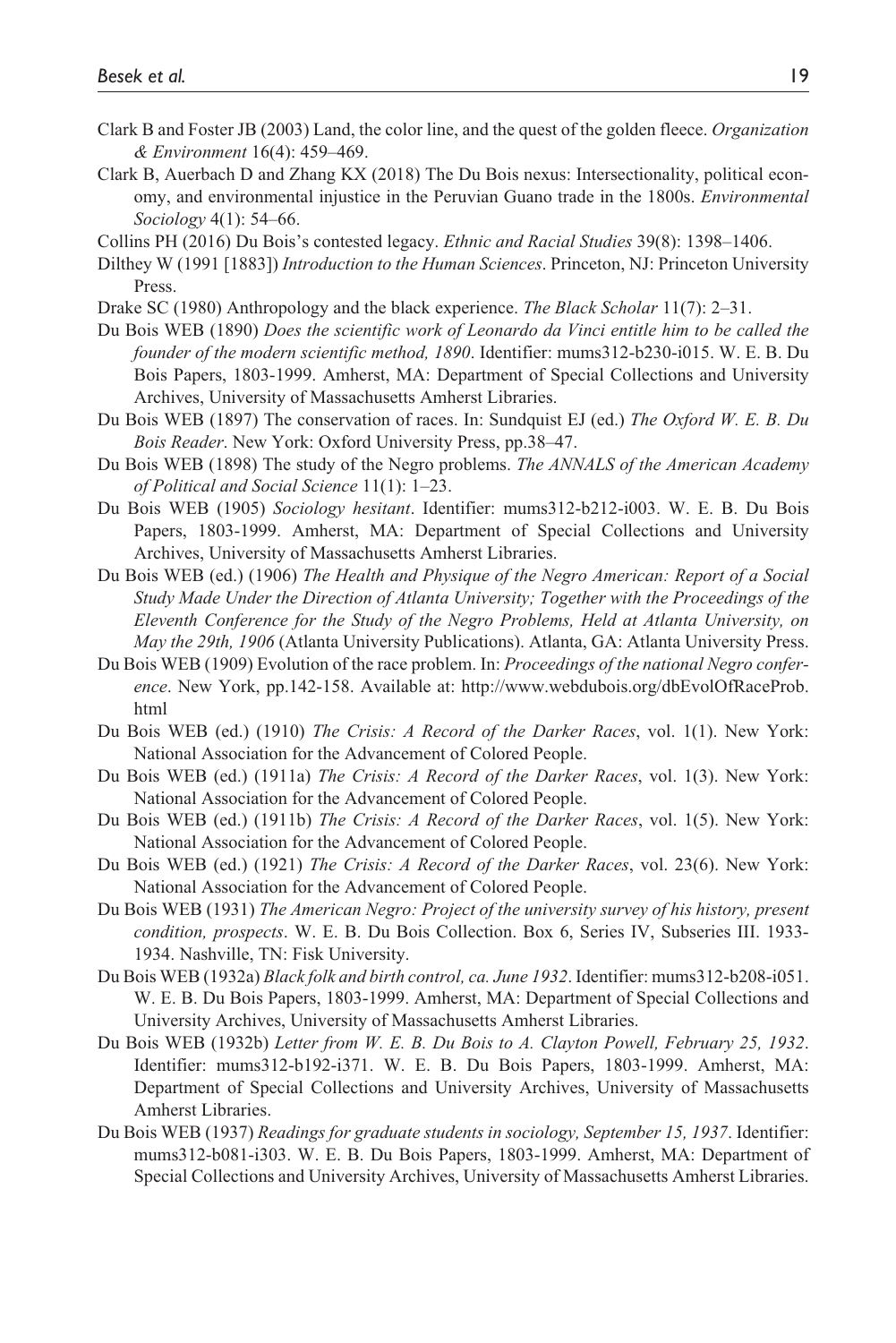- Du Bois WEB (1938) *Letter from W. E. B. Du Bois to Lancelot Hogben, January 8, 1938*. Identifier: mums312-b085-i376. W. E. B. Du Bois Papers, 1803-1999. Amherst, MA: Department of Special Collections and University Archives, University of Massachusetts Amherst Libraries.
- Du Bois WEB (1946) *Steps towards a science of how men act*. Identifier: mums312-b213-i071. W. E. B. Du Bois Papers, 1803-1999. Amherst, MA: Department of Special Collections and University Archives, University of Massachusetts Amherst Libraries.
- Du Bois WEB (1992 [1935]) *Black Reconstruction in America*. New York: Atheneum.
- Du Bois WEB (1994 [1903]) *The Souls of Black Folk*. New York: Dover.
- Du Bois WEB (1996 [1899]) *The Philadelphia Negro: A Social Study*. Philadelphia, PA: University of Pennsylvania Press.
- Du Bois WEB (2000) Sociology hesitant. *Boundary* 27(3): 37–44.
- Du Bois WEB (2007 [1915]) *The Negro*. New York: Oxford University Press.
- Du Bois WEB (2007 [1940]) *Dusk of Dawn: An Essay Toward an Autobiography of a Race Concept*. New York: Oxford University Press.
- Du Bois WEB (2014 [1939]) *Black Folk Then and Now: An Essay in the History and Sociology of the Negro Race*. New York: Henry Holt.
- Du Bois WEB (n.d.) *The Negro in America*. W. E. B. Du Bois Collection. Box 4, Series XXIV, Subseries IV. Nashville, TN: Fisk University.
- Epicurus (1994) *The Epicurus Reader: Selected Writings and Testimonia*. Indianapolis, IN: Hackett Publishing.
- Febvre L (1974 [1922]) *A Geographical Introduction to History*. Westport, CT: Greenwood Press.
- Foster JB and Holleman H (2012) Weber and the environment: Classical foundations for a postexemptionalist sociology. *American Journal of Sociology* 117(6): 1625–1673.
- Foster JB, Clark B and York R (2008) *Critique of Intelligent Design: Materialism Versus Creationism from Antiquity to the Present*. New York: Monthly Review Press.
- Go J (2020) Race, empire, and epistemic exclusion: Or the structures of sociological thought. *Sociological Theory* 38: 79–100.
- Gooding-Williams R (2009) *In the Shadow of Du Bois: Afro-Modern Political Thought in America*. Cambridge, MA: Harvard University Press.
- Gould SJ (1996) *The Mismeasure of Man*. New York: W. W. Norton.
- Hooton EA (1932) Is the Negro inferior. *The Crisis: A Record of the Darker Races* 11: 345–346, 364.
- James W (1950 [1890]) *The Principles of Psychology*. New York: Dover.
- Jeffers C (2013) The cultural theory of race: Yet another look at Du Bois's 'the conservation of races'. *Ethics* 123(3): 403–426.
- Jeffers C (2017) Du Bois, Appiah, and Outlaw on racial identity. In: Zack N (ed.) *The Oxford Handbook of Philosophy and Race*. Oxford: Oxford University Press, pp.204-213.
- Lakatos I (1970) Falsification and the methodology of scientific research programmes. In: Lakatos I and Musgrave A (eds) *Criticism and the Growth of Knowledge: Proceedings of the International Colloquium in the Philosophy of Science, London*. Cambridge: Cambridge University Press, pp.91-196.
- Laudan L (1978) *Progress and Its Problems: Towards a Theory of Scientific Growth*. Berkeley, CA: University of California Press.
- Levins R (1996) Ten propositions on science and antiscience. *Social Text* 46–47: 101–111.
- Lewis DL (1994) *W. E. B. Du Bois, 1863-1919: Biography of a Race*. New York: Henry Holt.
- Lewis DL (2000) *W. E. B. Du Bois: The Fight for Equality and the American Century, 1919-1963*. New York: Henry Holt.
- Liss JE (1998) The science and politics of race in the work of Franz Boas and W. E. B. Du Bois, 1894–1919. *Cultural Anthropology* 13(2): 127–166.
- Morris AD (2015) *The Scholar Denied: W. E. B. Du Bois and the Birth of Modern Sociology*. Berkeley, CA: University of California Press.